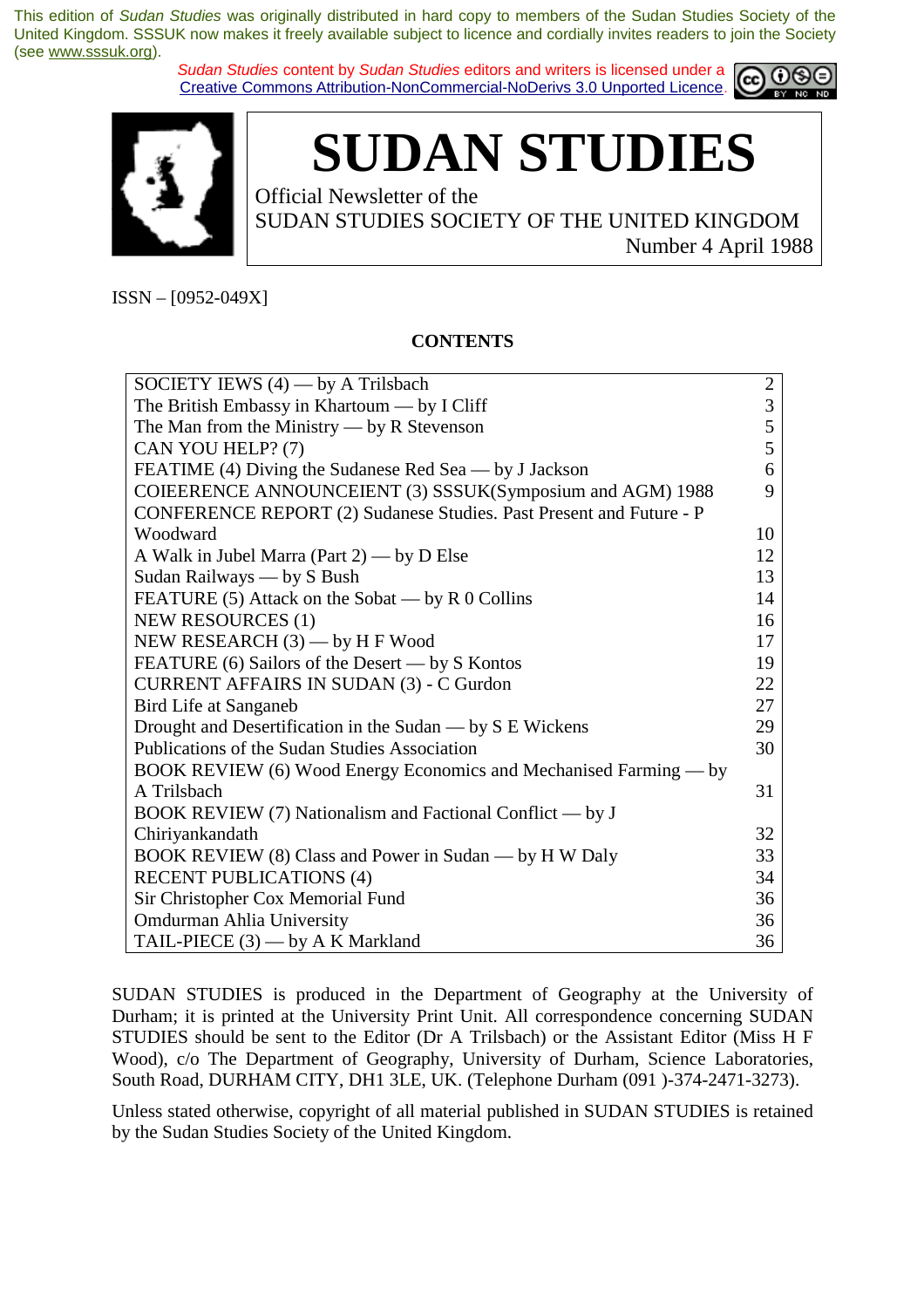**SUDAN STUDES. NUTTER FOR TAPPER CONTROL**<br>Sudan Studies content by Sudan Studies editors and writers is licensed under a Creative Commons Attribution-NonCommercial-NoDerivs 3.0 Unported Licence.



### **SOCIETY NEWS**

### *By Tony Trilsbach, Secretary of SSSUK and Editor of SUDAN STUDIES.*

This is the last newsletter of the Society's first year, and it is a pleasure to report that the future looks very optimistic. The Society was launched blindly, without any indication of its likely appeal. A year on, the membership stands at 350, the Society has produced its first Occasional Paper, the first One Day Conference and AGM was almost too crowded and, as will be explained later, we have arrived on the international scene. These comments do not mean that we can sit back and let things happen of their own accord. Sudan Studies is still seeking more articles on Just about any Sudanese-related topic, the conclusion of the first financial year is a time for reflection and re-evaluation of our costs, the Society's charity status needs to be confirmed, and there is a need to recruit more widely in the business world.

One new SSSUK initiative enclosed with this volume is a questionnaire, which will help us to create a large database; this is also being sent to the Sudan Studies Association, who will distribute it throughout the North American network. If everyone who receives the questionnaire completes it, then we should have a database exceeding 500. The data should prove to be valuable for many of our members and other 'sudanists'. In these circumstances, may I please encourage you to take time and complete the forms as thoroughly as possible.

A separate enclosure with this volume is the 1988/89 membership form. Please note that, although the basic membership fee has been retained at £5, the committee has been forced to add extra fees for overseas postage and for cheques paid either in a foreign currency, or issued from a French bank in any currency (including  $\epsilon$  sterling). When we launched the Society we did not expect to have over 100 overseas members and the consequent costs of postage and currency conversion have become prohibitive.

I conclude this section be mentioning the very successful conference on 'Sudanese Studies. Past, Present and Future', which took place in Khartoum in January. The details are mentioned elsewhere in this issue (pp.10-11), but of particular note were the opportunities which emerged for SSSUK to cooperate with various other similar organisations. The committee is meeting in mid April to discuss these more fully and details will be announced in the next newsletter. Of additional note, was that SSSUK was very well received by people and organisations from around the world and, in particular, the Prime Minister, Sadiq al-Mahdi commented to me that he was pleased to see that the organisation was embracing the natural and physical sciences as fully as the arts and social sciences. This balance is an essential element of SSSUK and, significantly, it is reflected in the range of articles in this volume.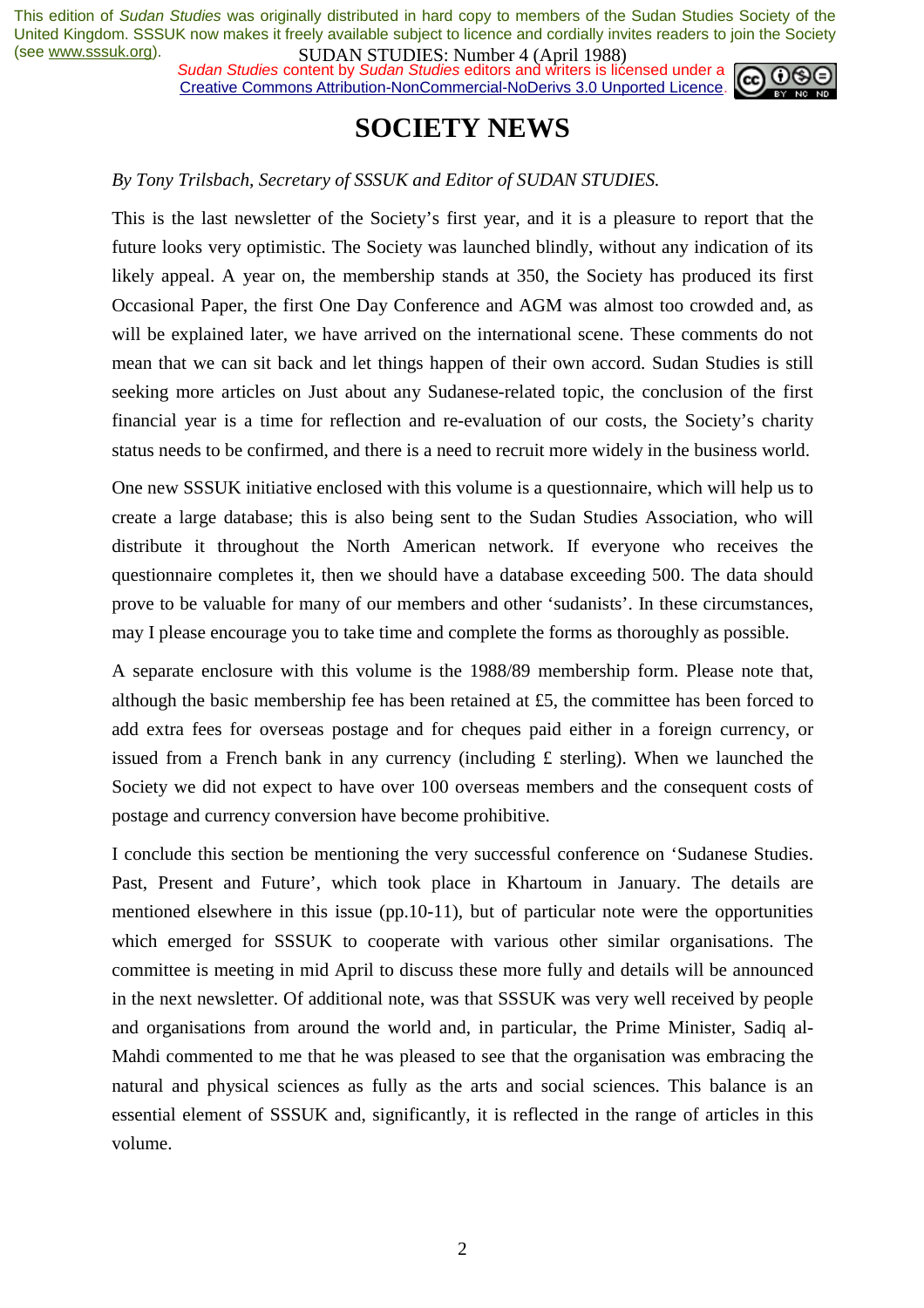**SUDAN STUDIES:** NUTTER FOR THE 17001<br>*Sudan Studies* content by *Sudan Studies* editors and writers is licensed under a Creative Commons Attribution-NonCommercial-NoDerivs 3.0 Unported Licence.



### **THE BRITISH EMBASSY IN KHARTOUM**

#### *Ian Cliff describes some of the role; of the British Embassy in Khartoum.*

In December 1984 the British Embassy in Khartoum moved from the 'temporary' offices it had occupied in the Aboulela Building for nearly 29 years to new permanent premises behind the Ambassador's residence. The old Embassy, situated above the Shell offices, had become shabby and rat—infested and it was an apt commentary when the initial 'S' of the 'Shell House' nameboard fell off.

The new Embassy with its glass octagon, is a belated symbol of the importance Britain still attaches to the Sudan. Despite paltry media coverage within Britain (as opposed to on the BBC World Service), the Sudan is a country of strategic significance and features as such in Foreign Office thinking. It is a Red Sea littoral state and the neighbour of eight states of remarkably varied importance and political allegiance: Egypt, Libya, Chad, the Central African Republic, Zaire, Uganda, Kenya and Ethiopia. The deep personal and historical ties between Britain and the Sudan are, however, the mainstay of the relationship. Large numbers of Sudanese visit the United Kingdom every year; there are numerous Sudanese studying in Britain, many on British Council scholarships, and there are some 2,000 British citizens living in the Sudan, many of them working as English teachers in the provinces (see Sudan Studies 2, pp.13-15). The formation of the Sudan Studies Society of the United Kingdom is itself evidence of the continuing closeness of the relationship.

Apart from its own very necessary Administration Section, the Embassy is divided into four sections: Chancery, Commercial, Aid and Consular.

Chancery deals with the political relationship. This was not always easy in the last days of Nimieri, but has improved since the April Uprising in 1985, and the subsequent restoration of parliamentary government. Chancery's main task is to monitor political developments among the Sudanese political parties and between North and South and to report back to London. A considerable amount of Chancery's time recently has been devoted to organising official visits in both directions. The Minister of State at the Foreign Office, Richard Luce (son of Sir William Luce, Governor of Blue Nile 1951-53 and subsequently Constitutional Adviser to the Governor- General), visited the Sudan shortly after the overthrow of Nimieri in April 1985. His successor, Tim Renton, visited in September 1986. The then Minister for Overseas Development, Timothy Raison, visited the Sudan in 1985 and 1986. Princess Anne has also visited the Sudan recently in her capacity as President of the Save the Children Fund. Both the transitional Prime Minister, Dr Gizouli Dafallah, and Sadiq al Mahdi have paid official visits to London, as have several of their Ministerial colleagues.

The Embassy Commercial Section provides guidance for British business in Sudan. Its task has not been easy of late because of the Sudan's financial and economic problems. One has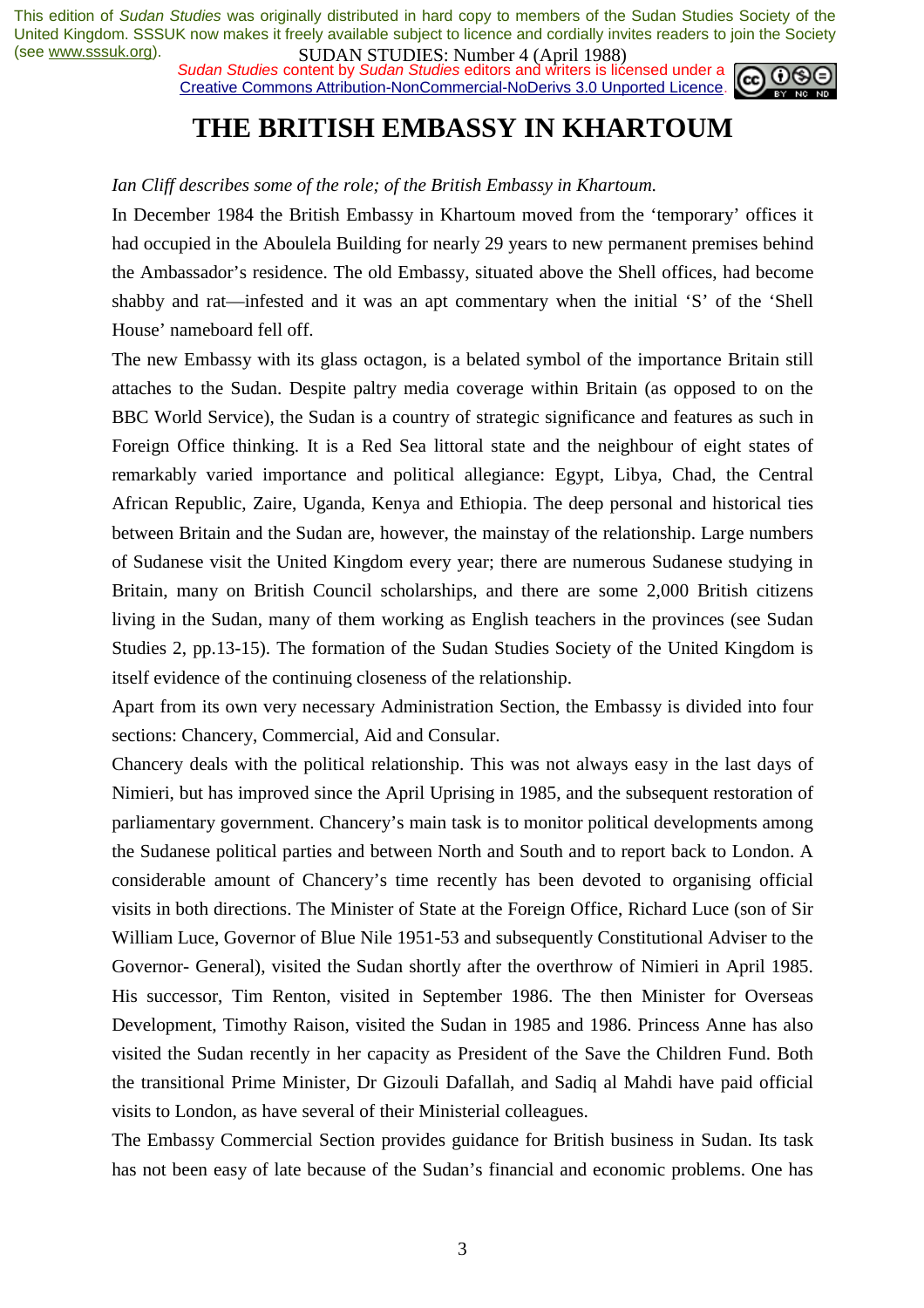**SUDAN STUDIES:** Number 4 (Apin 1700)<br>*Sudan Studies* content by *Sudan Studies* editors and writers is licensed under a **co.** 00 Creative Commons Attribution-NonCommercial-NoDerivs 3.0 Unported Licence.



only to compare the White Morris Minor 1000s which still buzz around the Gezira Scheme with the German and Japanese cars which choke Khartoum to see that Britain has lost out. Nevertheless, Britain is still the Sudan's second largest supplier of goods and services (after the United States) and there is still a large market to be tapped, particularly in aid—related projects. The Sudan exports agricultural products, gum arabic and cotton to Britain and it is a healthy sign that British imports from the Sudan in the first eight months of 1987 were worth £16.3 million, nearly double the figure for the first eight months of 1986.

Perhaps the clearest evidence of the importance of the Sudan for British Foreign Policy is the size of the Aid programme, administered by the Embassy Aid Section. During my own time in the Sudan (1982—85), the Sudan was the second largest recipient of British overseas aid (after India). Although its place in the league table has slipped with the completion of the Khartoum power station projects, the Sudan is still the third largest recipient of bilateral aid in Africa. It also receives aid through British contributions to multilateral organisations, such as the World Bank and the EEC. It was, for example, largely at the instigation of the British Embassy that the EEC funded the rehabilitation of six North British steam locomotives and ten English Electric diesels to provide additional motive power for grain trains to Darfur during the recent drought. The bilateral aid programme has in the past included such projects as the construction of the new Khartoum North power station and the erection of a twenty mile radio-controlled aerial ropeway to carry stone from the quarry to the Nile at the Maspio Cement Works, Atbara. The emphasis is now on agriculture, with contributions to development of the Gezira Scheme, renewal of irrigation pumps between Shendi and Atbara and assistance for the Western Savanna Development Corporation in Darfur.

The main burden of the Consular Section is the issue of visas to Sudanese wishing to visit Britain, a task complicated by a plethora of Home Office regulations, which often appear baffling and insensitive to outsiders. The Consular Section also deals with British (and unrepresented Commonwealth) citizens in distress, ranging from the hapless businessman who has left his passport in a taxi to the missionary taken hostage in Southern Sudan. There have been several cases of hostage taking in recent years; so far all have ended happily.

The Embassy therefore plays a significant part in fostering the ever—changing relationship between Britain and the Sudan.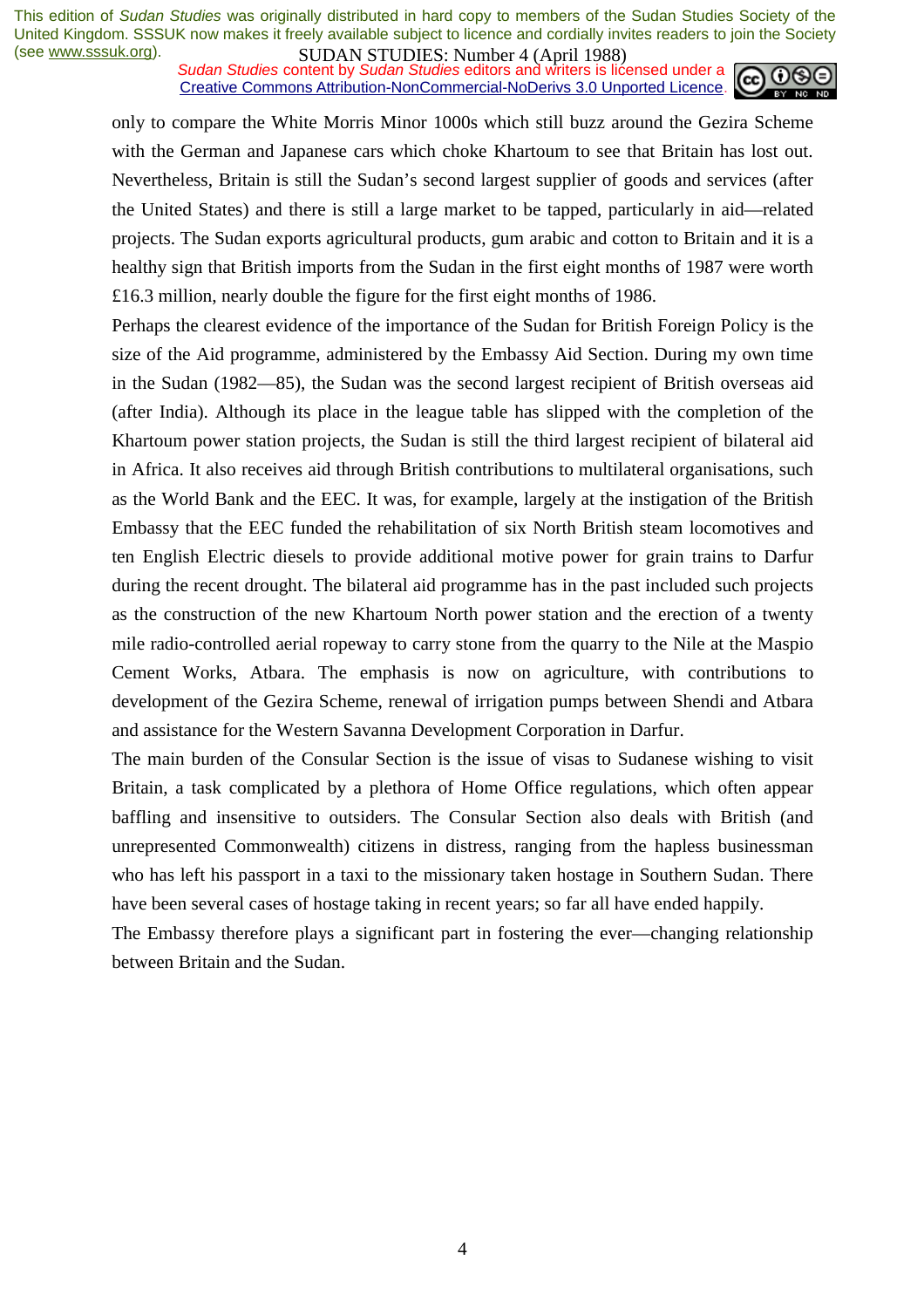*Sudan Studies* content by *Sudan Studies* editors and writers is licensed under a Creative Commons Attribution-NonCommercial-NoDerivs 3.0 Unported Licence.



## **THE MAN FROM THE MINISTRY**

If I ever have a meeting with the Foreign Secretary (which I regard as improbable), I could tell him of an incident in the Sudan which made me think of the Foreign Office in a kindlier way. I happened to be in El Obeid not long before Independence - it must have been late in 1955. At the Mudiria they were expecting a visit shortly from someone in the Foreign Office who was to give them guidance about what to do with their files -what to keep, what to destroy, what to hand over to the soon-to-be-independent government. Some officials were saying, "oh, I suppose he'll be some toffee-nosed bureaucrat." In the event he turned out to be a tubby little man who chuckled, and kept telling us funny stories. Since then I have always felt better about the Foreign Office - it has a human face after all.

*by Professor Roland Stevenson.* 

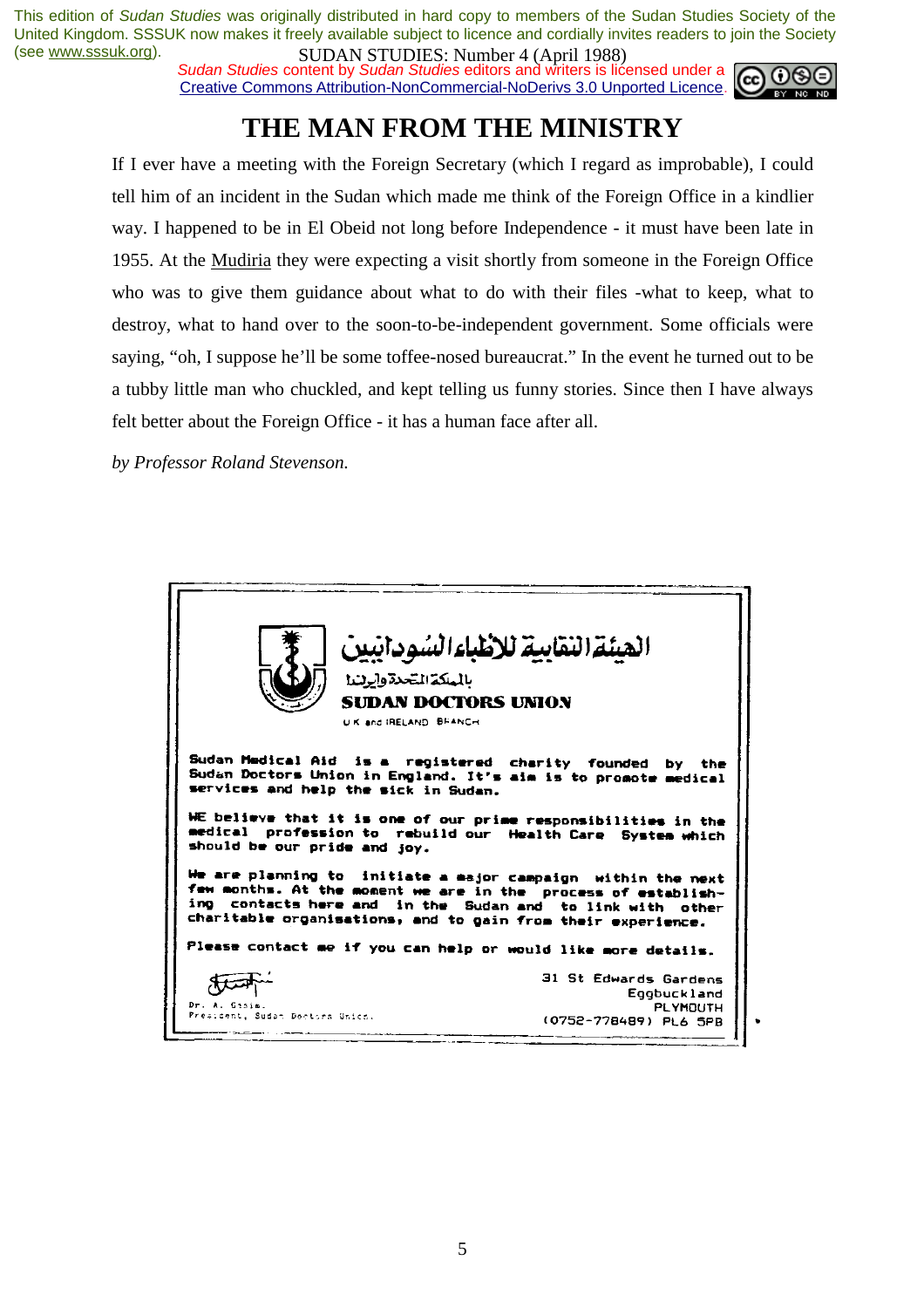**SUDAN STUDES.** NUTTER FOR THE LOOP Sudan Studies content by Sudan Studies editors and writers is licensed under a Creative Commons Attribution-NonCommercial-NoDerivs 3.0 Unported Licence.



## **DIVING THE SUDANESE RED SEA**

*Jack Jackson continues his series of articles on the Red Sea Region with some comments on diving.* 

### INTRODUCTION:

Many top divers, such as Hans Hass and Walt Deas, have commented that the Sudanese Red Sea has as much variety of fish life as anywhere in the world, plus the bonus of exceptional visibility.

Virtually all diving in Port Sudan is organised from Europe and uses boats which go down to the Port Sudan during the Winter season. However, this is not always the best time for diving in the Red Sea; the Summer months are best, if one can withstand the heat. Fortunately one boat remains in Port Sudan throughout the year, so it is possible to dive at this time.

Because of Sudanese security, it is advisable to take all equipment personally (including compressor) or else to arrange things in advance through an experienced shipper (like myself!). If you are just passing through, there may be a boat free for a week or just a few days if you can afford to wait for it. The best way to find out is to contact the Hamido Tourism Corporation (P0 Box 274) Port Sudan. A small diving club operates through the Red Sea Club, which is a British club but accepts all nationalities, so if you just want the odd dive, check with them. This is also the cheapest way to go snorkelling on a Friday.

Permission for non-residents to visit the coral reefs or Suakin must be obtained from the Port Sudan Government Tourist Office. This will be done for you if you use Hamido, or an organised boat. There is a local tax of \$3 US per day for going onto the boats.

### THE DIVING:

There are thousands of coral reefs along the Sudanese coast, mostly uncharted and many never dived upon. The reef fish life is prolific and bigger fish abound where there are points and currents. In general, south of Suakin the weather is colder and rougher (there are even whales) and the visibility is worse, especially around the few islands which are sandy and are havens for sea bird colonies and turtles laying eggs. To the north the diving gets even better and is only limited by the need for sheltered anchorages and the logistics of fuel, food and fresh water from Port Sudan.

The fringing reefs have poorer visibility. There is no coast road and there are military encampments, so most diving is from boats and on the outer reefs, such as Sanganeb and Sha'ab Rumi, both of which are well out to sea and combine sheltered anchorages with easy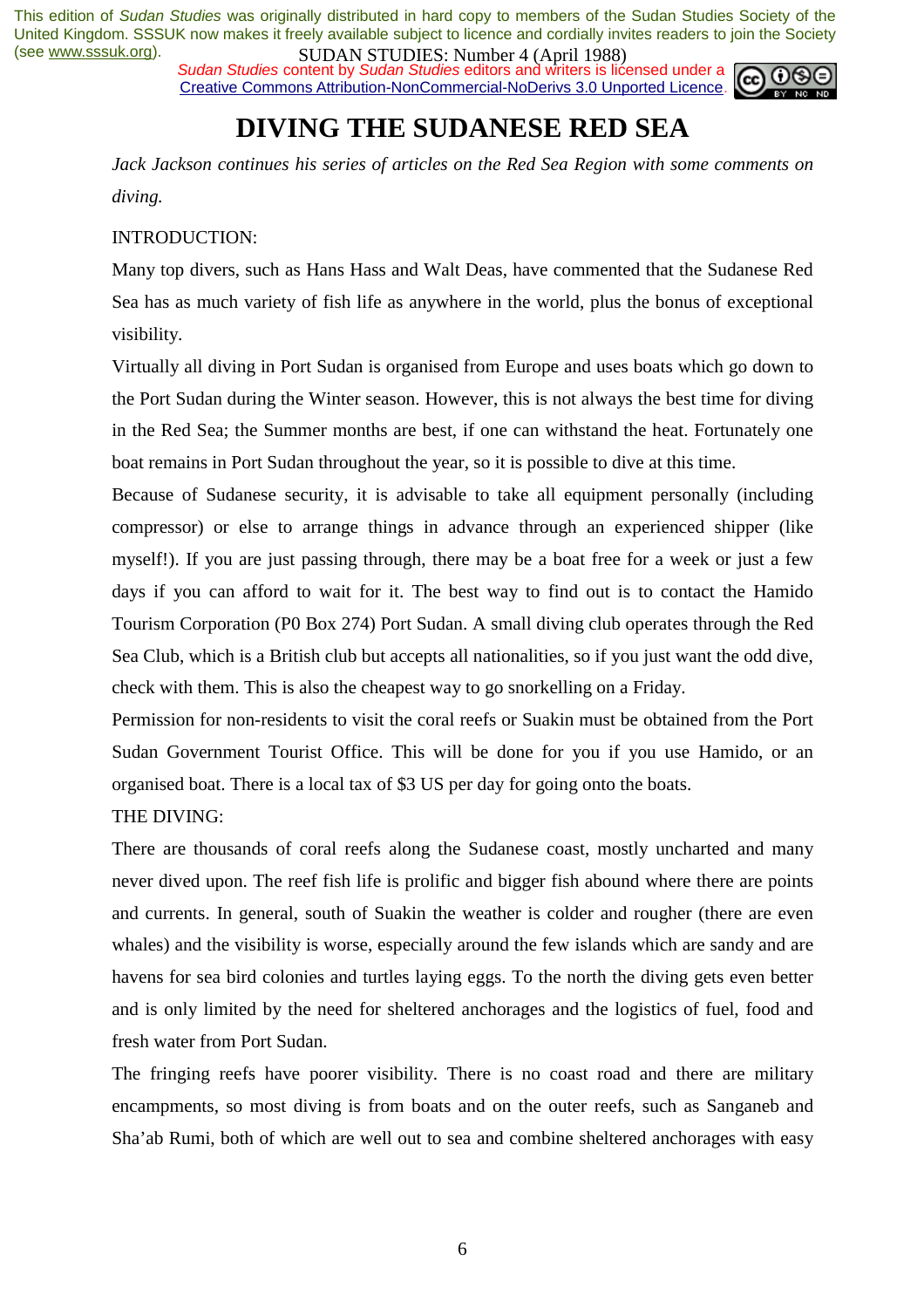**SUDAN STUDES. NUTTER FOR THE LOOP SUDAN STUDES**<br>Sudan Studies content by Sudan Studies editors and writers is licensed under a Creative Commons Attribution-NonCommercial-NoDerivs 3.0 Unported Licence.



access to Port Sudan. Both are several miles long with steep sloping gradients from the surface to over 90 metres and give excellent all round diving.

Living at sea on a boat or on a reef reduces heat, dust, flies and mosquitoes. It can also be cool enough to allow diving through the Summer. However, in Winter, if the wind gets up it can be uncomfortable, so it is best to avoid December through to mid February.

Although this article can only generalise about diving in the Red Sea, it is possible to highlight a number of particularly suitable locations.

Wingate Reef - Wingate Reef is just outside Port Sudan Harbour and gives protected anchorage for shipping. It is popular with divers who cannot reach the outer reefs as it has plenty of fish life. However, shipping reduces visibility somewhat and there is also a lot of dead coral. Much of the fish, such as tiger and white tip sharks, are attracted by rubbish dumped from the ships. Dolphins frequent the large ship channel and manta rays are common in bad weather, especially in December when there are strong north winds.

The 'Umbria' - Just outside Port Sudan Harbour, but still within the ships anchorage sheltered by Wingate Reef, lies the wreck of the 'Umbria'. This Italian cargo ship carrying munitions was scuttled by its crew when the British boarded her on the day that Italy entered the Second World War in 1940. She now lies in 28 metres of water with her davits just breaking the surface. It creates a superb dive, and this activity happens so frequently that fish immediately surround you. Half moon angelfish and various butterfly fish follow you around, waiting for your passage to disturb food for them, and some of the fish are so used to being fed by divers that they will nip your fingers, ears and other protrusions. Most of the world's top underwater photographers have made a 'pilgrimage' to this wreck, and it has appeared in books and films.

Towartit Reef - The Towartit Reef complex is south of Port Sudan. It has less shipping movement and better visibility than Wingate Reef and there is an outside barrier reef where the visibility is better still. All the smaller fish are there, but not so many of the larger ones.

Sanganeb - Sanganeb is a large atoll 26 km north east of Port Sudan. It has a British-built lighthouse and is now designated as a Marine Park. There are many good dive sites on the reef, mostly in deep water alongside steep gradients. The prevailing wind and current are north to south, giving drift dives of several kilometres along the east face and sheltered diving at the southern end in Winter.

The south west point would give a typical Sanganeb dive; either side of the point the gradients go down to some 70 metres then shelve-off deeper. White tip greys and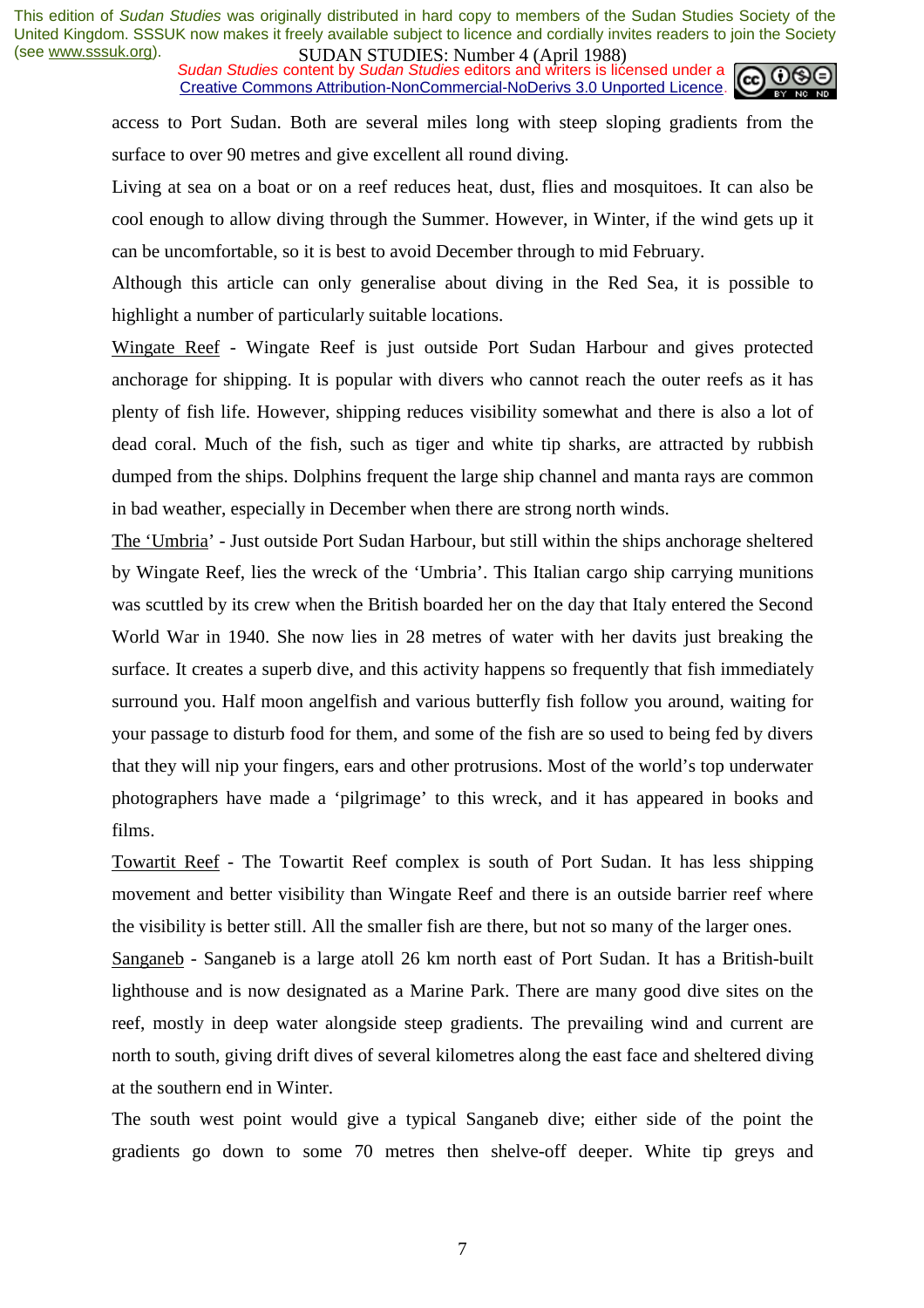**SUDAN STUDES. NUTTER FOR TAPPER CONTROL**<br>Sudan Studies content by Sudan Studies editors and writers is licensed under a Creative Commons Attribution-NonCommercial-NoDerivs 3.0 Unported Licence.



hammerhead sharks are common below 45 metres on these gradients. Below the point is a sandy shelf at 20 metres, which shelves out to 36 metres some 60 metres south west towards the sea. Here there is a good current and lots of white tip greys and hammerhead sharks. Anchoring on the point you kit up and drop into the water. The first people into the water spot large groupers scurrying across the sand into holes in the coral. Large inquisitive Napoleon fish come to inspect you. Above the sand is a shoal of several hundred schooling barracuda. You drift down into the sand in amongst the barracuda which circle around you. Trigger fish guard nest holes in the sand and make attacks. You head out south west to the end of the point followed by the barracuda and here you see white tip greys and hammerhead sharks. You have to be aware of your oxygen supply at this point because adverse currents can make your return arduous. Nearer the surface at the point there is an abundance of colourful fish and coral: blue spotted sting ray; surgeonfish; clown fish; lionfish; caranx; barracuda; eagle ray; tuna; double headed parrot fish; puffer fish; angelfish; butterfly fish; sling jaw wrasse; rainbow wrasse; fusiliers; unicorns; soldier fish; moray eel; cleaner fish; goat fish; gaterinus; nudibranch, stone fish; scorpion fish; red coral trout; chromis; goldfish; anemones; stag horn coral.

The north point gets most of the bad weather, so it needs a relatively calm day to dive there, but then it's a superb dive. Like the south west point, the shallow waters offer plenty of variety for divers.

The south face is well sheltered from all but the occasional south wind and can be easily reached from the south jetty of the lighthouse, so it can be dived in almost all weathers and also makes an excellent night dive. Tiger sharks and leopard sharks have been seen below the south jetty but very deep down.

Bottlenose dolphins circle Sanganeb and Sha'ab Rumi constantly but are hard to approach. Schools of common dolphins come into the lagoon in rough weather, as do sometimes sailfish. Turtles are plentiful but tend to be shy.

Sha'ab Rumi - North of Sanganeb lies the atoll of Sha'ab Rumi, where in 1963 Jacques Cousteau's team performed a number of experiments. The habitats were removed, but the submersible garage, a tool shed and fish pens still remain on the sand at nine metres. When I first dived there in 1975 there were plenty of large fish, but Italian dive boats anchored in the lagoon have spear fished it out.

The north point of Sha'ab Rumi is very colourful with large shoals of the smaller fish, but the south point is on a par with Sanganeb, teeming with fish life in the shallower water and large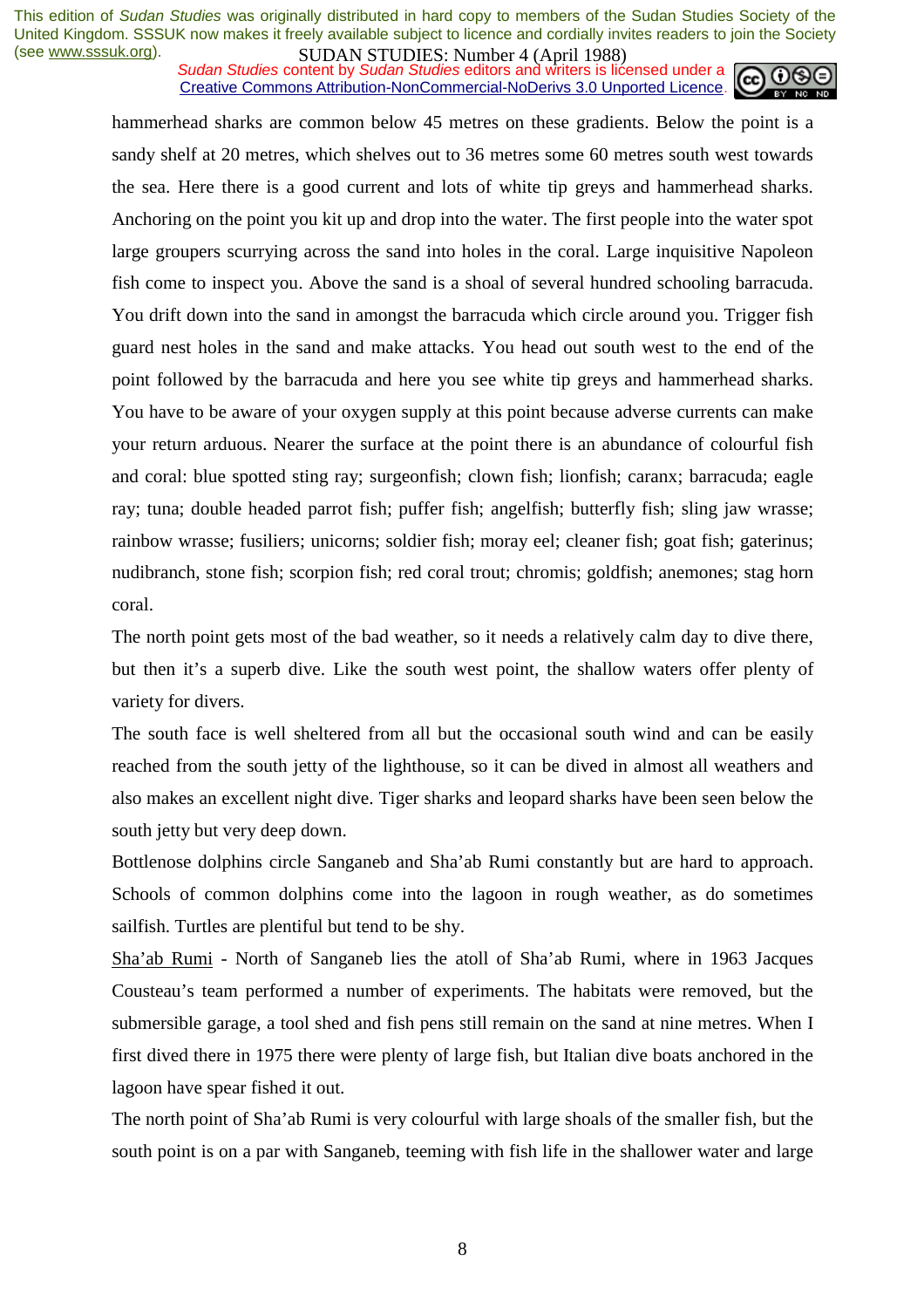*Sudan Studies* content by *Sudan Studies* editors and writers is licensed under a Creative Commons Attribution-NonCommercial-NoDerivs 3.0 Unported Licence.



white tip, grey and hammerhead sharks. Some shark feeding has been tried there, so they come in very close.

Arous - North west of Sha'ab Rumi on the beach at Arous, there is a poor copy of a Club Mediterranee type beach complex. There is no proper road to it and fresh water has to be brought in by road tanker on the dirt track from Port Sudan. Unfortunately the early management encouraged spear fishing so the nearby reefs were soon fished out and are now poor diving. However, it is a base for getting to the outer reef of Sha'ab Su'adi which has many good dives and the wreck of the 'Blue Belt'.

CONCLUSION:

The Sudanese Red Sea is one of the best and clearest waters in the world for divers. There is no appreciable tide and few currents to worry about, so the diving is safe if the rules are followed. There are plenty of shallow water dive sites but the best visibility is over deeper water. The top ten metres have prolific coral, and fish life of endless variety. There are plenty of sharks, but they are usually below the thermocline which varies between 30 metres in Winter and 45 metres in Summer. The water clarity can be a hazard, as it is easy to become absorbed and lose track of time. It is important to remember that there are no useable recompression facilities in the Sudan, so dives need to be planned well, and it is important to stay within the tables. If you are feeling a bit down, it is best to take the day off.

*Jack Jackson runs a travel company which specialises in travel to the Sudan. In particular, he is a specialist photographer, diver and railway expert.* 

#### **Copyright of this article remains with the author.**

#### ONE DAY SYMPOSIUM AND ANNUAL GENERAL MEETING: 1988

The Symposium and AGM will be held on Saturday September 24th 1988, at the Sudan Cultural Centre, 31-32 Rutland Gate, LONDON, SW7 1PG.

It is hoped that the programme will be wide-ranging and will appeal to all our members. Bearing this in mind, papers of general interest and which are non-technical are welcomed on any subject relevant to the Sudan. If you would like to present a paper, please write to the SSSUK Chairman, at the address below, by June 15th.

Professor G.N. Sanderson, (Chairman, SSSUK), 2 Alder Close, Englefield Green, EGHAM, Surrey TW20 OLU.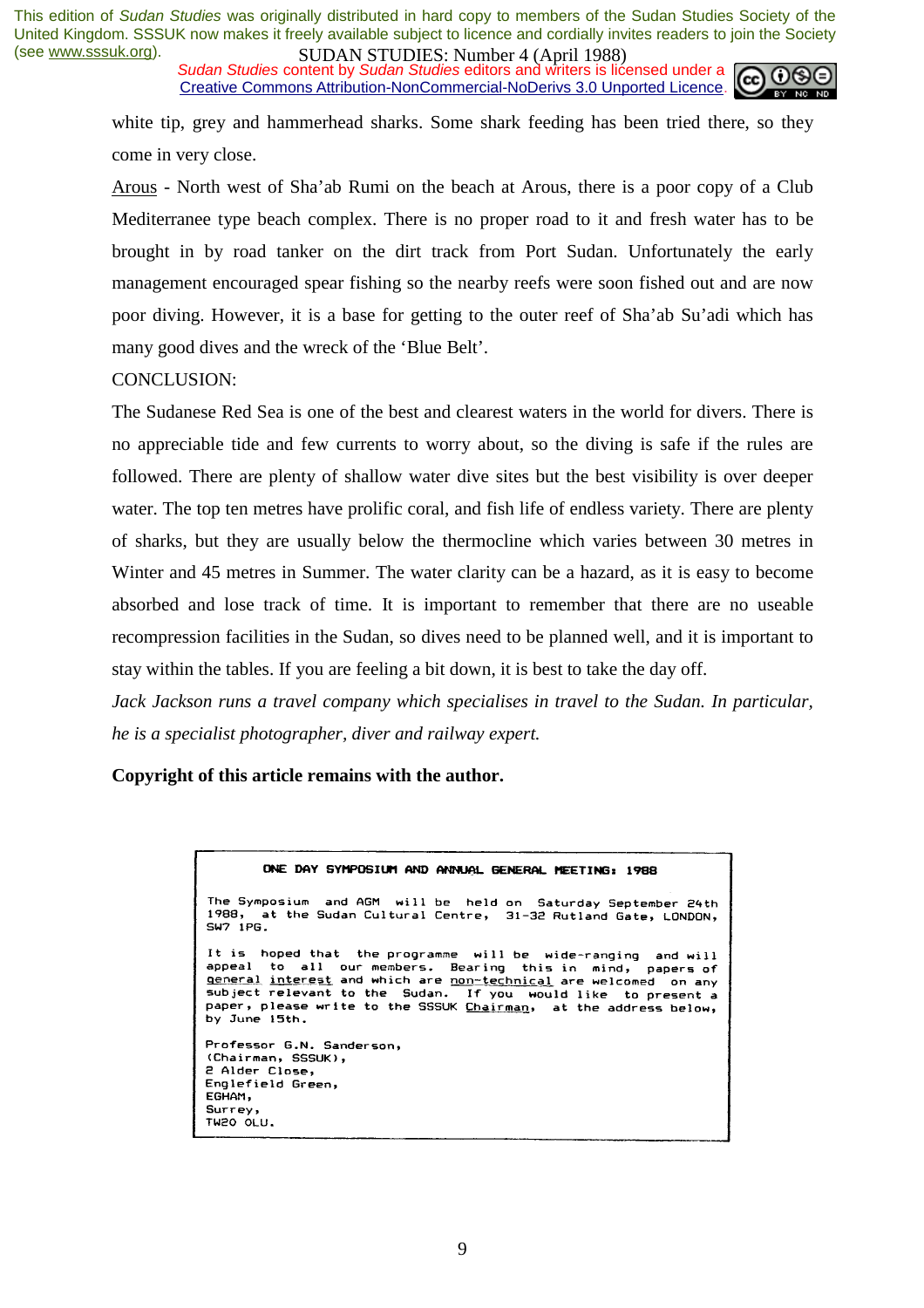**SUDAN STUDIES:** NUTTER FOR THE 17001<br>*Sudan Studies* content by *Sudan Studies* editors and writers is licensed under a Creative Commons Attribution-NonCommercial-NoDerivs 3.0 Unported Licence.



### **SUDANESE STUDIES: PAST, PRESENT AND FUTURE**

*Peter Woodward was one of a handful of SSSUK representatives at the recent conference on Sudan Studies: Past, Present and Future.* 

Back in 1963 the Sudan Research Unit was established as a department within the Faculty of Arts, University of Khartoum, and in 1972 developed into the Institute of African and Asian Studies (IAAS). It was appropriate therefore that in January 1988, twenty five years later, scholars from Sudan and around the world should meet and discuss 'Sudan Studies: past present and future'. The conference was jointly organised by the IAAS and the Faculty of Arts and held in collaboration with the Sudan Studies Association (SSA) of the USA.

Much work had been done by the steering committee, Mahdi Amin El Tom (Vice-Chancellor of the Omdurman Islamic University), Hassan Ahmed Ibrahim (Dean, Faculty of Arts, University of Khartoum), Sayyid Hurreiz (Director, Institute of African and Asian Studies - IAAS), 'Usman Hussan Ahmed (Khartoum International Centre for Arabic, ALECSO) and Mom K.N. Arou (Head of the Afro-Asian Department of the IAAS). In addition, Constance Berkley, James Sulton, David Sconyers, James Hudson, Mahjoub El Badawi and Ahmed Kheir also served as the American coordinating council. The founders of the SSA, Richard Lobban and Carolyn Fleuhr-Lobban were also involved with the organisation. Contributions of various kinds were also made by the Minister of Finance, Chevron, UNHCR, the American Ambassador, USAID, USIA, and the British Ambassador.

The conference was opened in the splendid new Sharjah Hall by the Vice-Chancellor of the University of Khartoum, and former Director of the Institute, Professor Yusuf Fadl Hassan; and the conference was honoured with the delivery of the main opening address by the Prime Minister, Sadiq al-Mahdi. As the opening speeches rightly remarked, there were indeed many achievements to recognise.

In reviewing the state of the art, the conference began by looking at the spread of Sudanese studies around the world including as well as the United States and Britain, Germany, the Soviet Union, Egypt, France and Australia (Norwegian studies at Bergen were regrettably not represented). The number of centres represented and the range of activities showed how widely interest in Sudan has spread around the world. Tony Trilsbach ably described the way in which studies in Britain were seeking to continue, in spite of the cuts in higher education in the field of African Studies generally. There was considerable interest in SSSUK and many new members were recruited from around the world, most especially from France.

The other main theme in the review of the art was that of the state of different disciplines. Following a general overview of studies in Sudan by Mohamed Omer Beshir, those disciplines specifically reviewed included history, geography, social anthropology, linguistics, law and politics. There were additionally a wide range of papers on all these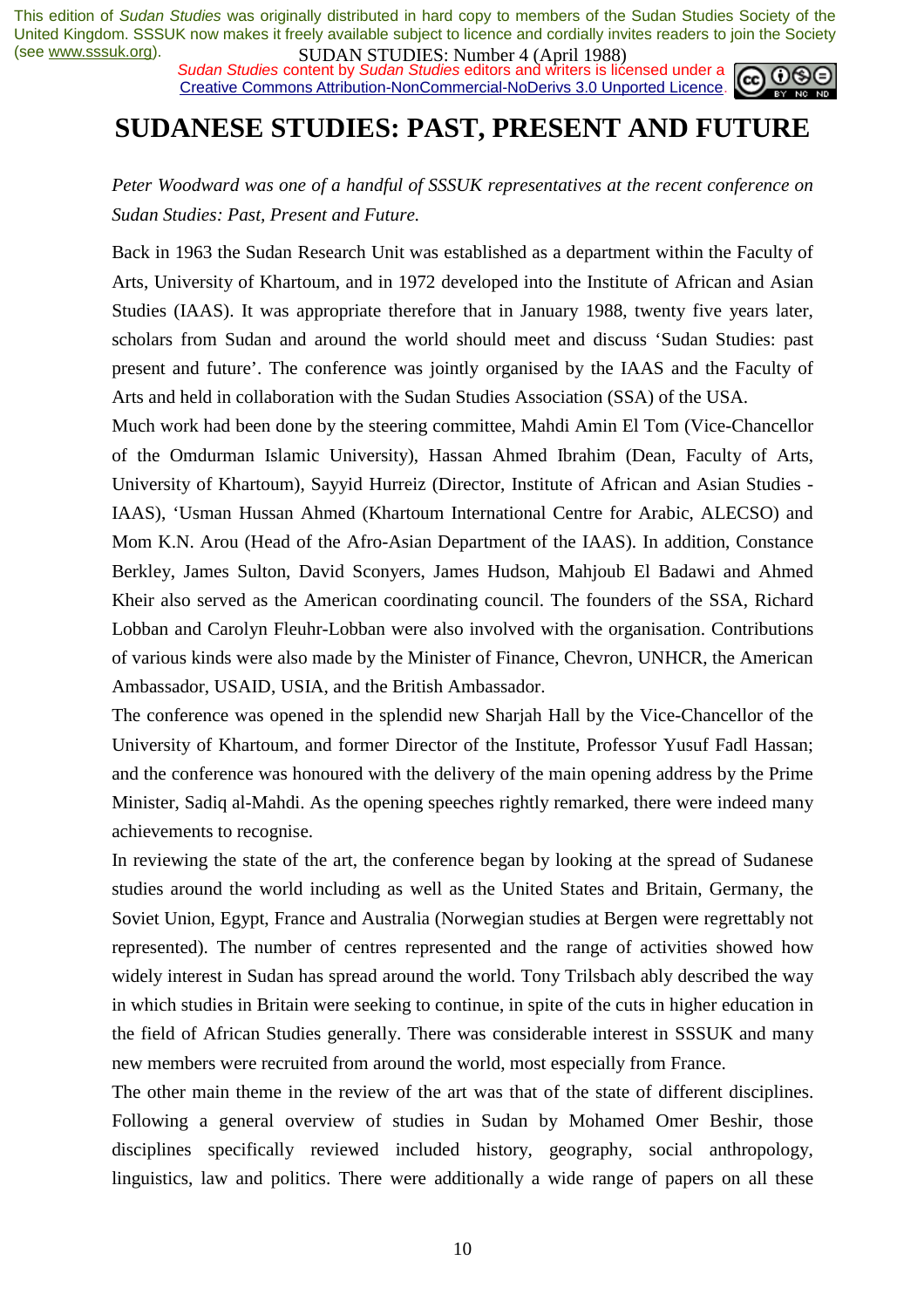**SUDAN STUDIES:** NUTTER (APIT 1700)<br>*Sudan Studies* content by *Sudan Studies* editors and writers is licensed under a Creative Commons Attribution-NonCommercial-NoDerivs 3.0 Unported Licence.



subjects, together with some topical themes such as drought and refugees. Particularly practical was the inclusion of a very useful panel on documentation on Sudan. Plans are afoot for publication and it is hoped that before too long a selection will appear in print.

As always at conferences at the Institute the reception for foreign participants was of a kind that embarrasses those of us who invite guests to conferences in Britain. Accommodation was provided in the Sudan Hotel and at the Chevron Guest House, while USAID loaned comfortable transportation. An excellent programme of receptions and entertainments was organised, including of course a memorable Nile cruise.

All was not entirely rosy, however, for the conference was repeatedly made aware of the problem of resources, especially library materials, which the shortage of foreign exchange makes so difficult to obtain. Any donations or contributions which members of SSSUK may be able to make with regard to useful library materials will be much appreciated. A concern nearer home was the limited contribution Britain was able to make by way of attendance. In addition to Tony Trilsbach and myself, the only others able to make the journey were Richard Hill and Tim Niblock, while Roland Stevenson was already on the ground in the Institute. Several of SSSUK's overseas members were also present. There was unfortunately no support available from official sources, which was a sad note in view of Britain's past involvement with both the Sudan and the University of Khartoum. The British contingent was vastly outnumbered by the Americans, and once more by the French whose rising interest in Sudanese Studies continues. However, what the British lacked in numbers was made up for in quality, for I doubt if anyone who attended will forget Richard Hill's marvellous recounting of the story of the Sudanese Battalion in Mexico, 1963-1867; it was one of the highlights of the conference.

There are two pleasing notes to end on. The first was the reception in the Friendship Palace Hotel given by the Sudanese-British Friendship Society. After a dormant period in the later years of Nimieri, when the government tried to oversee all such groups, the society has emerged once more. The second was the award of a medal the the SSSUK chairmen 'Sandy' Sanderson for his work in helping the establishment of the Sudan Research Unit twenty-five years ago; he was the only non-Sudanese honoured in this way.

*Dr P Woodward is Lecturer in Politics at the University of Reading and is the current Deputy Chairman of SSSUK*.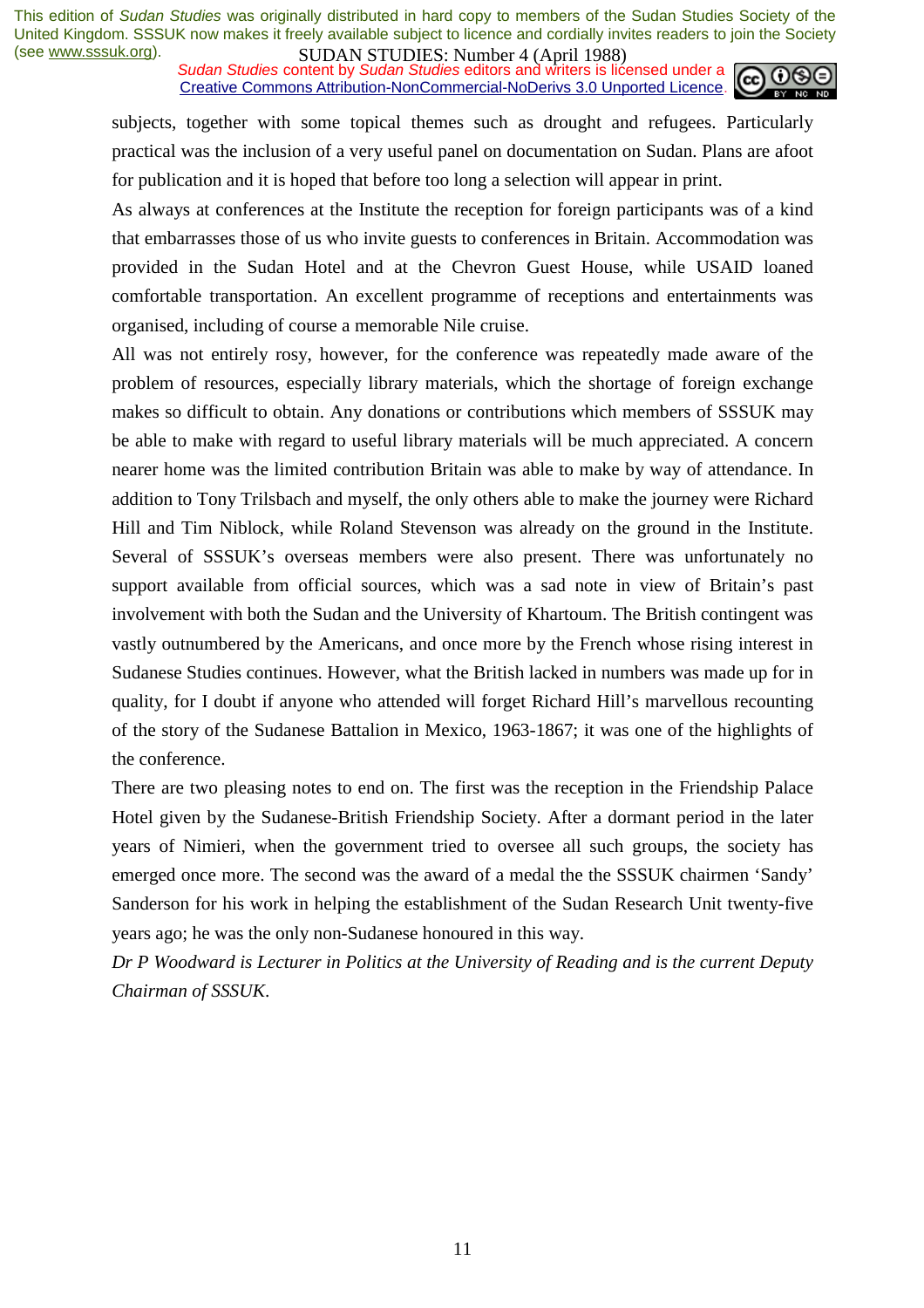**SUDAN STUDIES.** Number 4 (April 1700)<br>*Sudan Studies* content by *Sudan Studies* editors and writers is licensed under a Creative Commons Attribution-NonCommercial-NoDerivs 3.0 Unported Licence.



## **A WALK IN JEBEL MARRA (Part Two)**

#### *David Else continues his three part story of a walk in Jebel Marra in December 1984.*

Scrambling down on to the crater floor, we discovered that the water in the lake was stagnant, sulphurous and definitely undrinkable, but there was a tiny spring in some marshy ground where animals had come to drink, and inconsiderately fouled. It didn't look very good but, having little choice, we filled our bottles from the spring and added a liberal dosing of purification tablets!

Then things began to get difficult. The walk across the crater floor was harder than we had expected. Looking down from the rim it had appeared smooth, but it was covered in pumice stones and crossing it was like walking along a storm beach. Then, when we did get to the far side, we couldn't find the path out of the crater. After following a number of false trails, it began to get dark, and we were still nowhere near finding a way out.

Suddenly, a white-robed figure on a donkey loomed out of the darkness and then just as suddenly seemed to disappear again into a crack in the rock. We went towards the crack and found the donkey tethered outside the entrance to a low cave and the man we'd seen about to go inside. He was a Fur, but by using very bad Arabic as our common tongue we explained where we were heading. He made it clear that it was much too dark to go climbing up sheer cliffs and said he would show us the path out of the crater in the morning.

His name was Mohammed, and he told us that he lived alone in this cave watching over a few cows and a herd of goats that grazed upon the tough grass growing against the pumice. How old he was, or how long he'd lived in this isolated place, was impossible to guess. We shared our dates and lentils with him while he gave us fire-blackened potatoes to eat, and as it got colder we drew closer to the fire, Mohammed wrapping himself in an old blanket and us crawling fully-clothed into our sleeping bags.

As the fire burned low it got colder still. The full moon rose up over the rim of the crater, bathing the mist-covered floor in a weird ethereal light. A gentle wind blew shrouds of mist across the lake hiding all but the very tops of the trees. Strange sounds startled us: the occasional goat called out in the night, and on the cliffs above us baboons stirred in their branches. Mohammed had obviously seen and heard it all many times before and snored untroubled in his blanket. But for us - cold, tired and footsore -being unable to sleep easily was a small price to pay for the opportunity to experience this timeless environment.

*David Else completes his story in the next issue. He is a former teacher of English in the Sudan and is the author of the No Frills Guide to Sudan, published by Bradt*.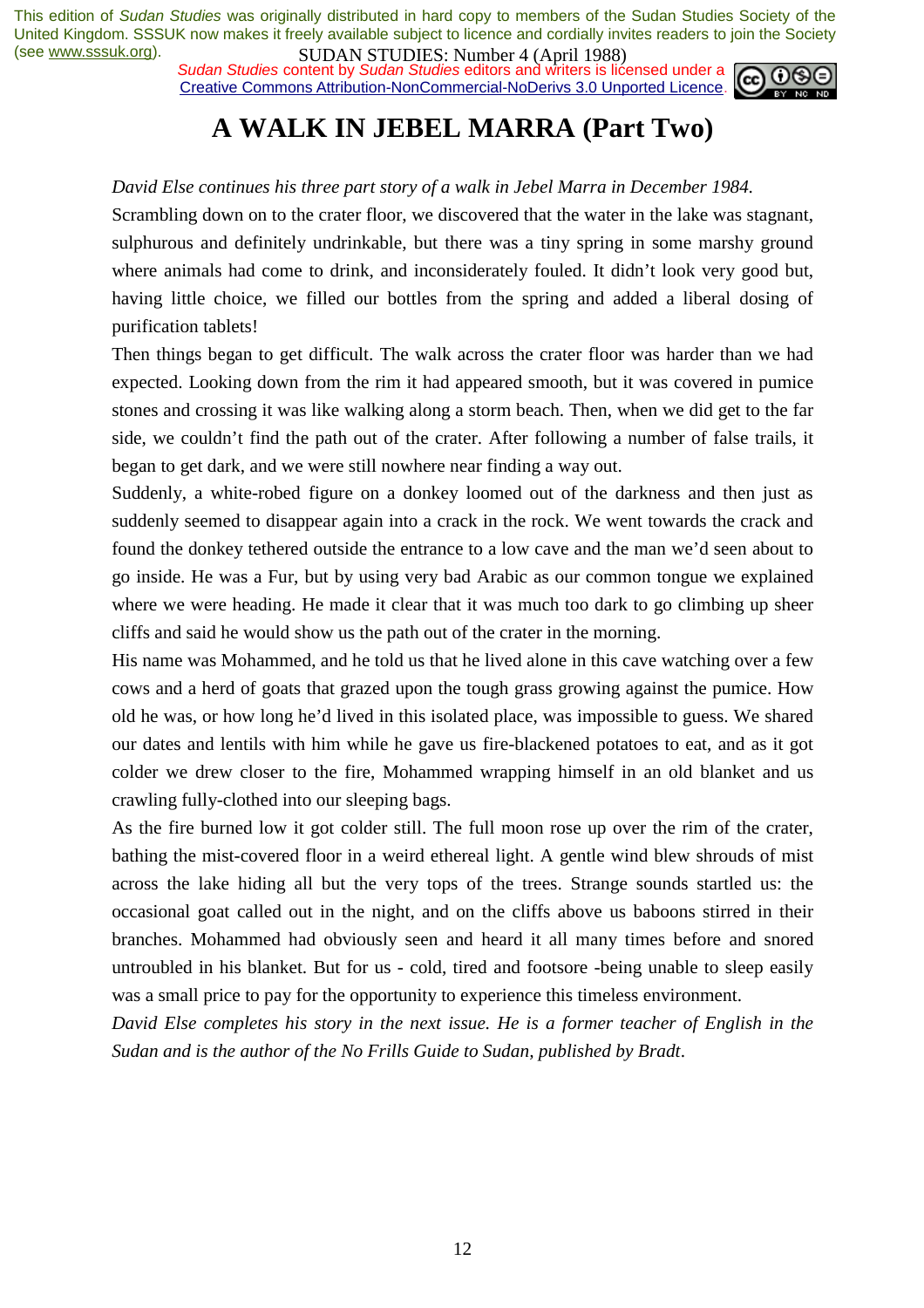**SUDAN STUDIES.** Number 4 (April 1700)<br>*Sudan Studies* content by *Sudan Studies* editors and writers is licensed under a Creative Commons Attribution-NonCommercial-NoDerivs 3.0 Unported Licence.



### **SUDAN RAILWAYS**

Simon Bush updates his article on Sudan Railways which appeared in the last edition of Sudan Studies (Number 3, pp.5-7).

The Sudanese press has recently started to attack the Sudan Railways Corporation for the poor service offered to the travelling public and this adds to the information supplied in my previous article on the Corporation.

Recent years have witnessed an overwhelming deterioration in the standard of all passenger carriages. Cleanliness, cold water and complete illumination and soap and towels no longer exist. Sophisticated buffet services have disappeared. The poor passenger is left alone with dust and darkness!

The passenger cars themselves are in bad shape. Left as skeletons the doors and windows are broken with light fittings non-existent. Drinking water is not available and passengers now carry supplies of water with them. Toilets are broken and in any case because of overcrowding are used as passenger accommodation.

All this has been the result of absence of maintenance work. The Corporation used to send all passenger cars for major maintenance in Atbara every two years. This stopped in the mid 1960s. Regular and casual maintenance was also performed in Khartoum. Today decent carriages are cannibalised for fittings because of a shortage of spare parts. Khartoum has become a graveyard for carriages. Thieves have also meddled with carriages stealing metal and timber from the frames.

Most of the carriages now in service are more than ten years old. The newest are carriages imported from Hungary and put into service in 1978. These form the mumtaz (excellent) stock on long distance services and are now in very bad condition. The majority of carriages in regular use however, are more than sixty years old and have been working for that time.

The length of line owned by the Sudan Railways Corporation is now 5,500 km, being the third longest in Africa after South Africa and Egypt. According to contemporary engineering standards Sudan rails are the worst in the world. They are narrow (only 3.5 feet apart) and the rails themselves are only 90lb. These factors limit the average speed of trains to 60 km/hr.

Most of the information in this article was obtained from Sudan News Agency (SUNA) reports (Arabic Weekly Reports Section).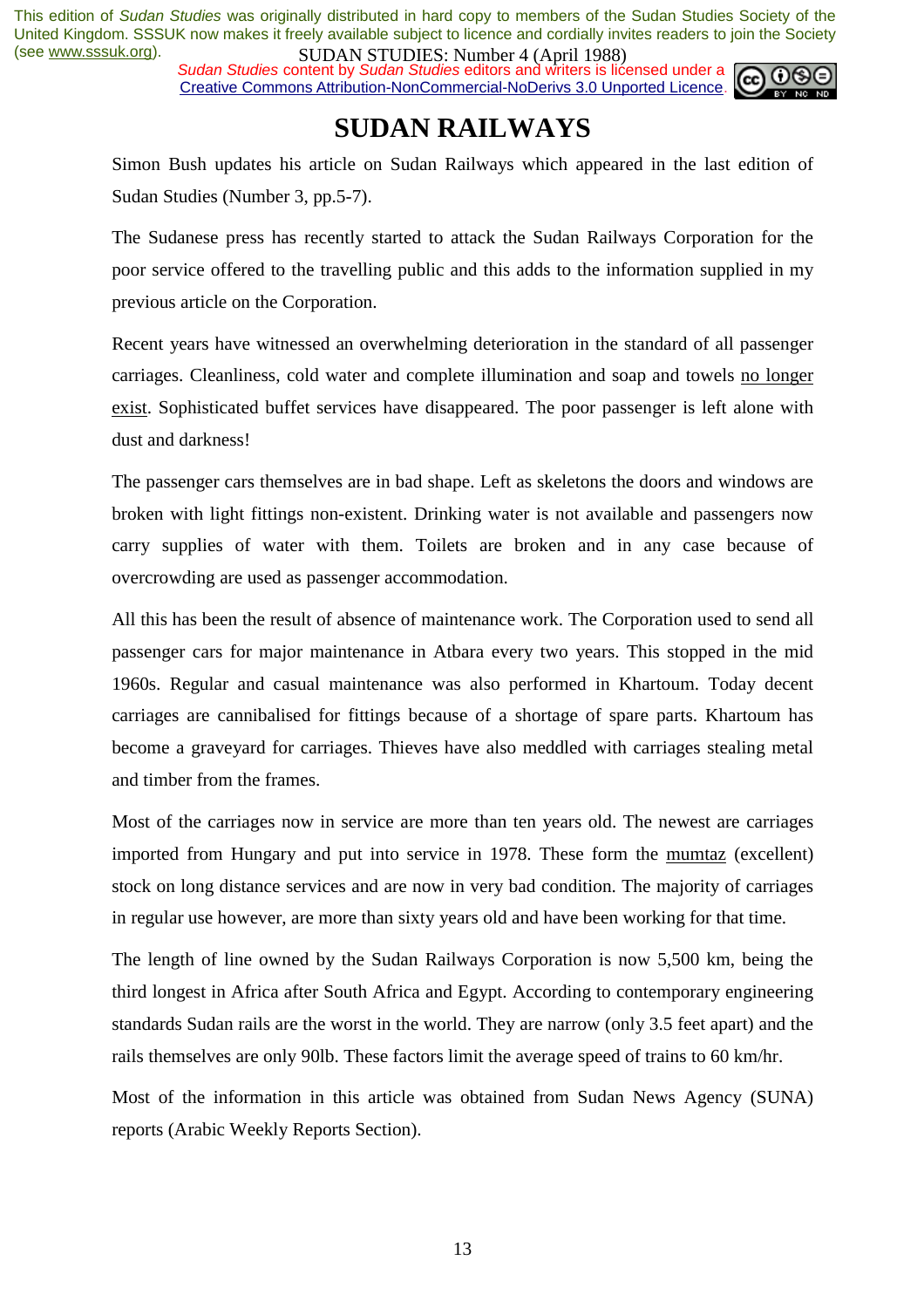*Sudan Studies* content by *Sudan Studies* editors and writers is licensed under a Creative Commons Attribution-NonCommercial-NoDerivs 3.0 Unported Licence.



## **ATTACK ON THE SOBAT**

*R.O. Collins reproduces a short extract from his forthcoming book Jonolei: A History of the Hydropolitics of the Nile describing the attack on Sobat Camp on 10th February 1984 by the Sudan Peoples' Liberation Army (SPLA).* 

On 30th November Joseph Oduho wrote to the Egyptian ambassador to Kenya in which he gave specific reasons for Garang's decision to have the SPLA terminate the excavation of Jonglei. The abrogation of the Add is Ababa agreement was the cause for the resumption of the civil war, but the stoppage of work on the canal was the result of the unkept promises to the Southern Sudanese, and the failure to install the pipes for drinking and irrigation water led the list.

Work on the canal must remain stopped until these and other grievances - the failure to build schools, dispensaries, and bridges- were satisfied otherwise no work need take place till our control of the Sudan is complete (Joseph Oduho, Chairman of the Political and Foreign Affairs Committee of the SPLA to H.E. Ambassador of the Arab Republic of Egypt, Kenya, 30th November 1983). On 7th December he prepared a second letter to Chevron, Total Oil Company, and CCI (the French Company responsible for excavating the canal) demanding that CCI cease operations immediately, assuring the company 'that it (SPLA/SPLM) had no grudges and had no intentions to renegotiate agreements to replace CCI.

> *"Although we are aware that your firm was only hired to excavate the canal, you will however realise that there are parts of the agreement that deal with the welfare of the people whose life would be affected by the canal as well as the wildlife of this region of our country."*

These issues had not been resolved.

*"In the meantime agricultural projects, hospitals, towns and model villages that were to be carried out in the canal zone will only remain in the text of the agreement never to be executed after you have completed your works on the canal. You can therefore see our determination to see to it that the work on the canal stops" (Joseph Oduho to Chevron, Total, and CCI companies, 7th December 1983).* 

Meanwhile the Bucketwheel excavator had already reached kilometre 267, having excavated 65.5 million  $m<sup>3</sup>$  in five years. The construction of Jonglei was ahead of schedule and its completion by 13th March 1985 seemed more than assured.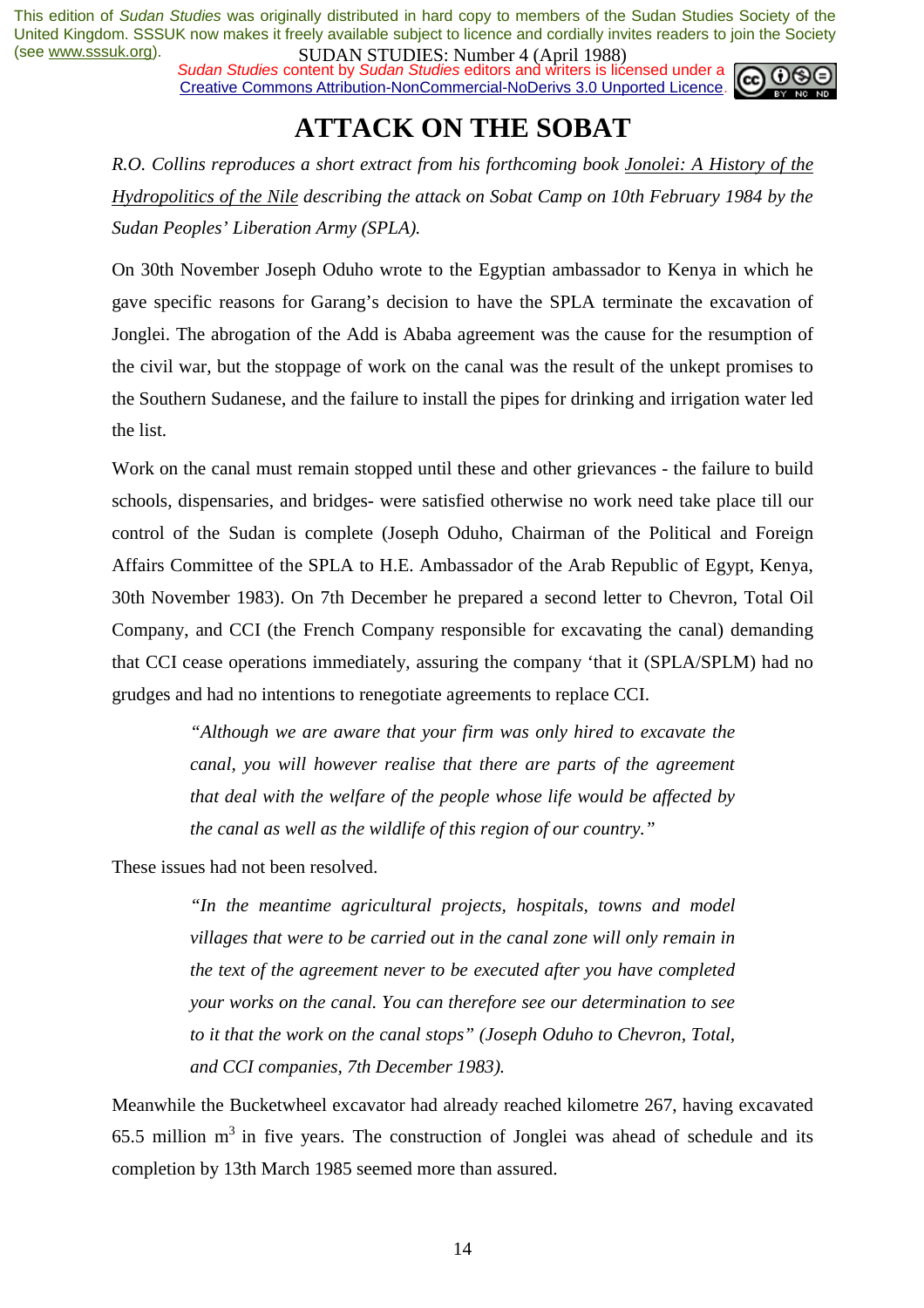**SUDAN STUDES. NUTTER FOR TAPPER CONTROL**<br>Sudan Studies content by Sudan Studies editors and writers is licensed under a Creative Commons Attribution-NonCommercial-NoDerivs 3.0 Unported Licence.



The presence of an unfilled canal cutting across the Nilotic plain was a dramatic symbol of the changes rapidly descending upon the peoples of the canal zone whose herds, as well as wildlife, were already having to cope with the presence of a big ditch without water whose steep sides at canal level presented an insurmountable obstacle. Moreover, the fragile structures which marked the beginnings of the Kongor integrated rural development project, the frustrated efforts to promote fishing in the remote regions of the permanent swamps, and the failure of the mechanised farming at Penykou all seemed a pathetic response if not betrayal of the promises made by Abel Alier in his ringing speech before the regional assembly in November 1974 "to drive our peoples to paradise" by the economic and social development of the canal zone. The Jonglei Canal was no longer a daring engineering project in the hydrologic development of the Nile Valley, but the symbol of all the frustration and resentment produced by the failure of the national council and the Jonglei Executive Organ to match the success of the canal builders. No one was more aware of this than Colonel John Garang, the student of Jonglei and resident from the region who perceived that to terminate construction of the canal would not only embarrass the Sudan government but would be popular among the people upon whom he was dependent for the local support and success of the Sudan Peoples' Liberation Movement in the Upper Nile.

In fact the Bucketwheel had already come to a halt, following the abduction of CCI personnel in November 1983. Most of the remaining French and Pakistani engineers and technicians were then withdrawn to Sobat Camp; wives and children were quietly returned to France. At Sobat the French began to dismantle the camp with the intention to move it to Bor, a project which had been previously scheduled by CCI but which could now be facilitated while the Bucketwheel was shut down. Reinforcements from the Sudan army appeared to support the platoon assigned to protect the installation. The French had no further warnings, for unfortunately the letter from Joseph Oduho was too little too late. In an interview on the BBC during the first week of February 1984 Benjamin Bol Akok, the representative of the SPLM in Great Britain, indicated that a letter had been written to CCI via the French embassy in London. It reached the Khartoum office of CCI on 14th February, four days after the SPLA had attacked the Sobat Camp, driven off the defenders, and destroyed much of the facility on Friday 10th February. The previous evening an ominous silence had settled over the camp.

*"We (Mme Vidal, M. Ben. M. Reynaud, and Peter Clarke) were eating on the verandah. There wasn't any noise. There was a silence to which we were not accustomed....and the dog too, she was worried. So when we finished eating we*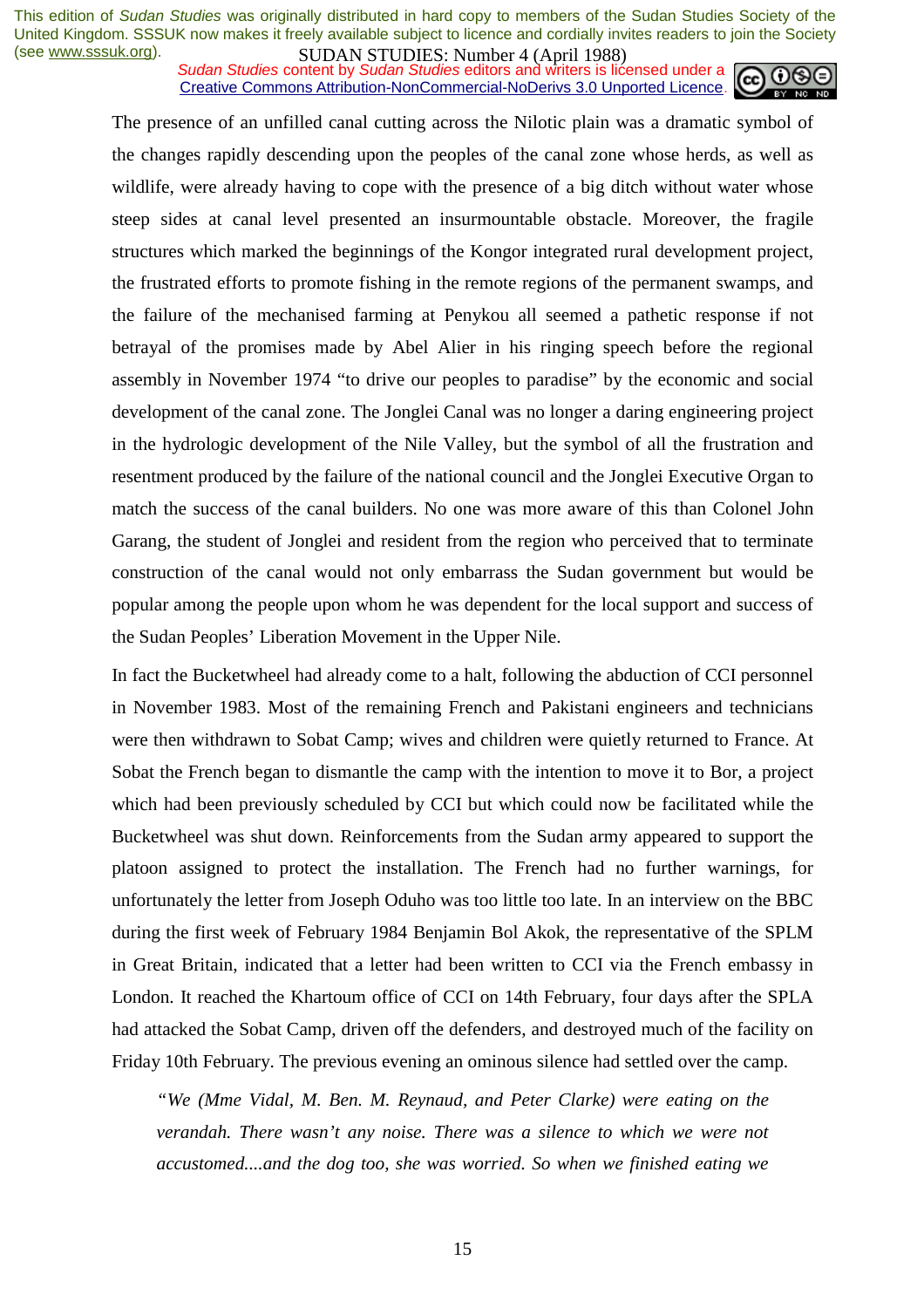*Sudan Studies* content by *Sudan Studies* editors and writers is licensed under a Creative Commons Attribution-NonCommercial-NoDerivs 3.0 Unported Licence.



*took the dog, and we walked Peter (Clarke) to his bungalow and then returned. But it was all so strange because (there was) nobody, nothing, not a noise, just an agonising silence. And suddenly around a quarter to four (in the morning), I heard a loud "BOOM". I got up and put on a jellabia and began to make coffee. You could hear the mortars firing in both directions. A bullet went through the bungalow; the rebels were in the garden and the government troops were behind it (in the bungalow). Bullets were going through in all directions banging on the saucepans. We were caught in a crossfire. I was thinking "When the day comes, they will stop", but No! They kept on shooting until 9 (a.m.)." (Mme Lucette Vidal to the author, 12th January1987).* 

The SPLA had in fact infiltrated themselves between the Sudanese guards stationed on the perimeter and the installation itself so that the stores and living quarters were caught in a crossfire which cut down Peter Clarke, the Australian bush pilot, near his plane on the exposed runway. The SPLA took six hostages indiscriminately, two French, a Scot, a Kenyan Englishman and his pregnant German wife, though they specifically sought the camp doctor without success. Having routed the Sudanese guards, the SPLA did not remain long. One drank coffee with Mae Vidal; others liberated the bar and told the French to leave immediately for they would return that night. Then they disappeared as silently as they had come.

Upon their departure pandemonium broke over the camp like a thunderstorm, and there was a general rush for the motorised barge, the Biarritz, under the command of Captain Eugene Chevrolleau which had fortuitously arrived at Sobat Camp from Dor about eight o'clock to see the smoke rising from the burning stores and commissary before docking to take on the camp personnel as the SPLA departed with their hostages (Mme Claire-Lise Chevrolleau to the author, 12th January 1987). Most rushed to the barge with only the clothes they had hastily donned; there were others with more presence of mind to return for a dog, the cash box, spare parts. By midday the Biarritz was steaming for Malakal where Chevron at the request of CCI had hastily mobilised its fleet of aircraft to fly out the evacuees. CCI immediately announced the termination of all work on the canal leaving behind the ruins of Sobat Camp to join the lone, stark dead tree as the landmark of the confluence of the Sobat and the White Nile.

*Bob Collins is Professor of History at the University of California (Santa Barbara). He has published several books and articles on the Sudan, mainly about the South.*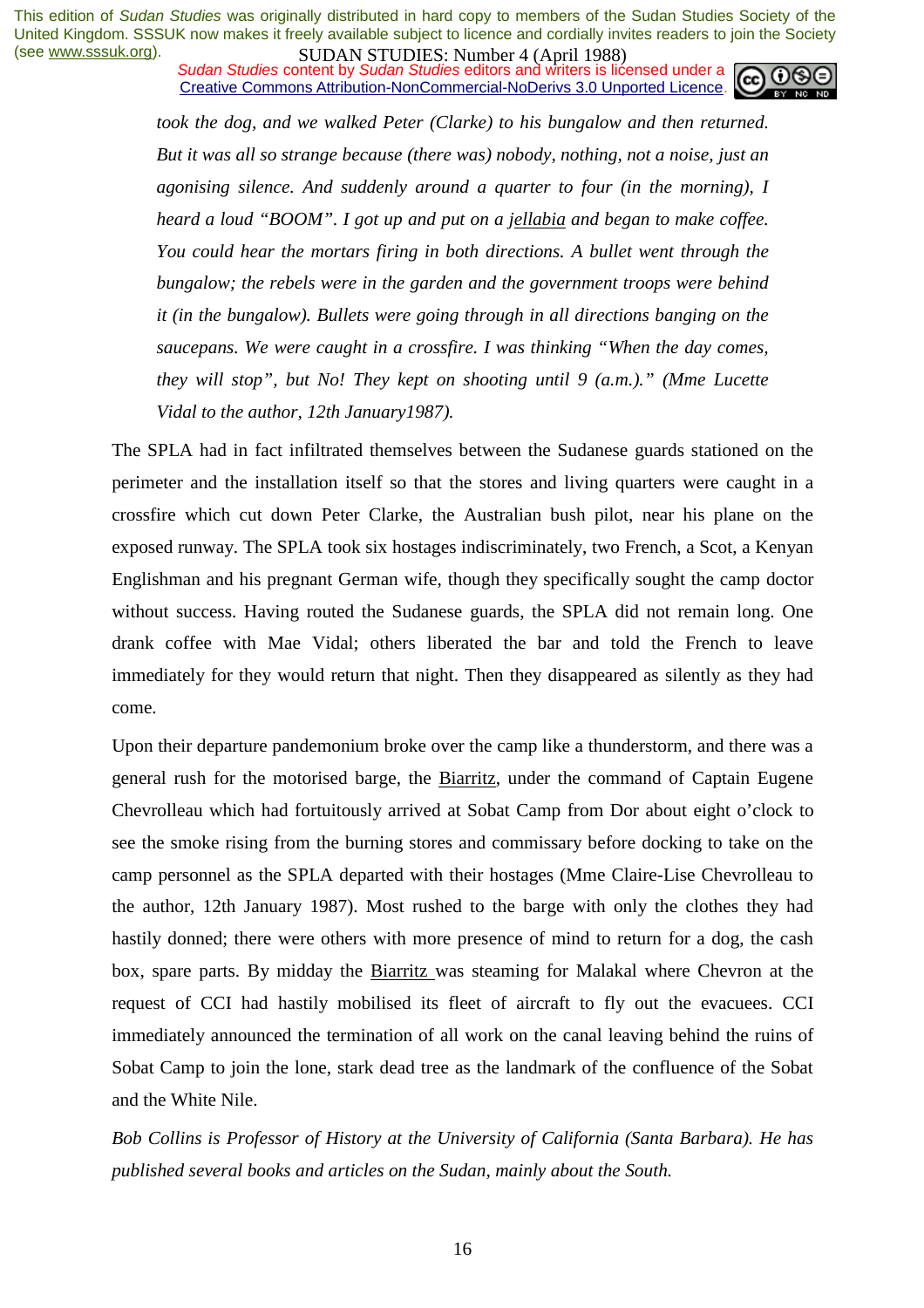**SUDAN STUDES:** PRIMITED: PRIMITED: SUDAN STUDIES: PRIMITED: Sudan Studies<br>*Sudan Studies* editors and writers is licensed under a **company** Creative Commons Attribution-NonCommercial-NoDerivs 3.0 Unported Licence.



### **NEW RESEARCH**

Helen Wood summarises work which she will be carrying out over the next two and a half years as part of her Ph.D. at the University of Durham. Her provisional title is "Water Supply Management in Semi—Arid Sudan".

The problems associated with water supply in semi-arid Sudan are well known, especially since the drought of 1994 which became a focus of world attention. The particular aspect of water supply being studied in this research is its management, mainly with reference to the area around En Nahud. There are many dimensions to the work, but two themes will be studied in greater detail: the capacity of people to migrate, and a comparison of the value of traditional and modern sources.

The capacity of people to migrate - The effectiveness of rural water supply relates to the initial input (especially precipitation), managerial decisions (such as those relating to well digging and deepening, pumping hours, and water charges) and the demand (linked to population mobility). Previous work has identified migration to be the 'pressure valve' in the relationship, but the capacity to migrate has been influenced by factors such as the acquisition of household property; expansion of the secondary and tertiary sectors; desire for wealth from dry season employment; the symbolism of progress afforded by sedentarism; and aspirations. This raises a number of specific questions which will be addressed in the field. The most important of these are:

- 1) Has crisis—movement from a sedentary base replaced planned patterns of movement (ie traditional nomadic and transhumant) within the area?
- 2) Is full sedentarism a lifestyle goal, or are traditions of movement still considered important? - How much has sedentarism been a short-term expedient?
- 3) On what basis, and by whom, are decisions made to move and relocate.

Traditional versus modern sources - Recourse to 'traditional' sources has been viewed as a positive management option when water is abundant, conserving pump fuel at 'modern' sources and maximising the usage of available water supply. Generally, however, this is conceived as a negative consequence of over-stress of the modern sources, resulting from pump-breakdown; fuel shortage and insufficiency to meet demand (relating to population concentration and source preference). A number of related questions to these points will be investigated in the field, such as:

- 1) To what extent is the informal social order responsible for patterns of water usage?
- 2) How much are formal management practices providing opportunities and constraints upon usage?

These questions will be considered in relation to migration patterns, sociological factors, problems of transporting water, rainfall characteristics, the range of water source types available (with particular emphasis on geological variations) and operational constraints.

*Helen would be pleased to discuss/exchange ideas on the subject of this article. She can be contacted at the University of Durham, Department of Geography, Science Laboratories, South Road, DURHAM, DHl 3L*E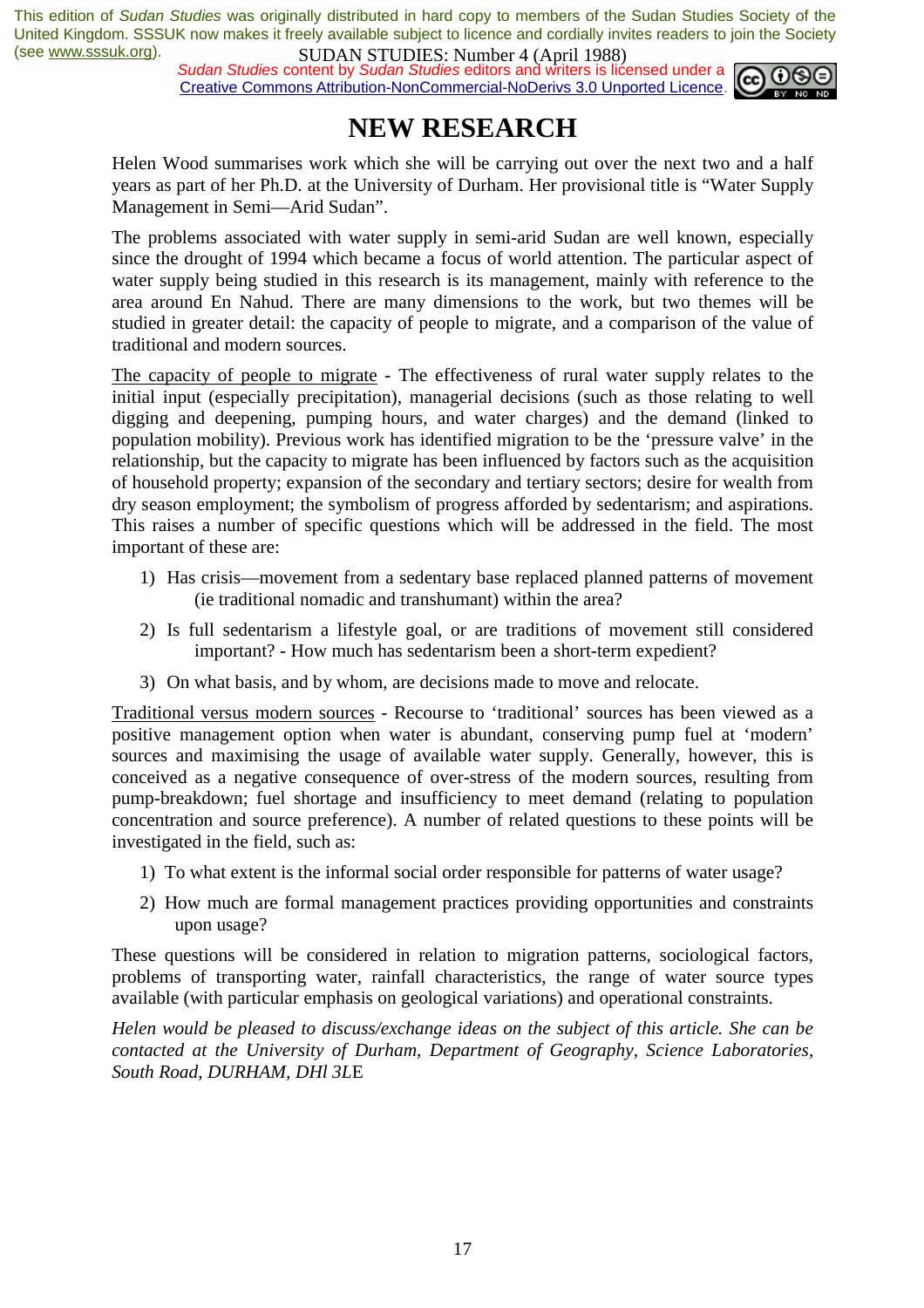*Sudan Studies* content by *Sudan Studies* editors and writers is licensed under a Creative Commons Attribution-NonCommercial-NoDerivs 3.0 Unported Licence.



### **SAILORS OF THE DESERT**

## **THE MARITIME TRADITION OF THE NUBIAN NILE**

### *Stephen Kontos investigates traditional maritime trade on the Nile north of Dongola.*

The Sudan is not a country known for its mariners, and for an area so chronically poor in transport, it is remarkable how little the Nile River serves as a means of travel. Only in the Twentieth Century, however, has the Sudan fallen far behind the rest of the world in its transportation capabilities, particularly the movement of goods. In effect, it has neglected the old modes of transport, such as camels and boat, for new modes which it is not yet able to support. In a country once spanned by trans-African trade routes, this is a sad irony indeed.

Nowhere has the decline been more pronounced than on the river. Sudan's River Transport Corporation or 'RTC' (a government entity) not withstanding, the Nile is now virtually unused as a means of moving cargo. The neglect of river transport long predates the present civil war in the south; moreover, navigational barriers such as cataracts and shallow water are, in most places, not so great as to block passage by low draft vessels. As recently as a generation ago, wooden sailboats of a traditional design still carried on a substantial trade along the river. Such boats can still be seen up and down the Nile, even new ones under construction near Omdurman, but they are, with few exceptions, small versions used for fishing and ferrying inhabitants of the Nile's many islands to and from the 'mainland'. Only in the Northern Province near the town of Dongola and occasionally on the White or Blue Niles, can one find the larger, long-distance cargo boats once common on the river.

The traditional Sudanese boat called a markab (p1. marakib), is unique to the Nile between Wadi Halfa and Kalakal. It is distinguished from its Egyptian counterpart primarily by the huge rudder which is up to one third the length of the entire boat and improves manoeuvrability in fast current. As described by one of the officers who accompanied Lord Wolseley's relief force in 1884/5 the markab is "like half a walnut shell in shape", made entirely from wood, and propelled by a single square sail. Each boat is built by hand, from the shaping of individual planks to its final assembly. Though crude and heavy, it is well suited to the Nile, able to withstand blows from rocks and sail in depths as shallow as two feet. To guide a markab, the boatman must negotiate wind and current, usually no problem in areas where the flow of the river and the prevailing winds move in opposite directions. The boat merely moves with the current downstream and, to return, sails upstream with the wind behind it.

Until the mid 1960, the marakib supported a profitable though geographically limited trade in the area from Dongola north to Egypt. The trade arose from the fortunate coincidence of the date harvest in September with the peak of the annual Nile flood, normally from August through October. Boats ranging from thirty to a hundred tonnes in capacity would make their way down the river picking up newly harvested dates as well as crops from the previous spring harvest, notably beans and fennel. At flood stage, the Nile rises seven to ten metres above its normal level (depending on topography) submerging virtually all obstacles. The boats were therefore able to sail without difficulty down to the head of the Second Cataract. The Second Cataract, however, presented too formidable a barrier at any stage of the river, so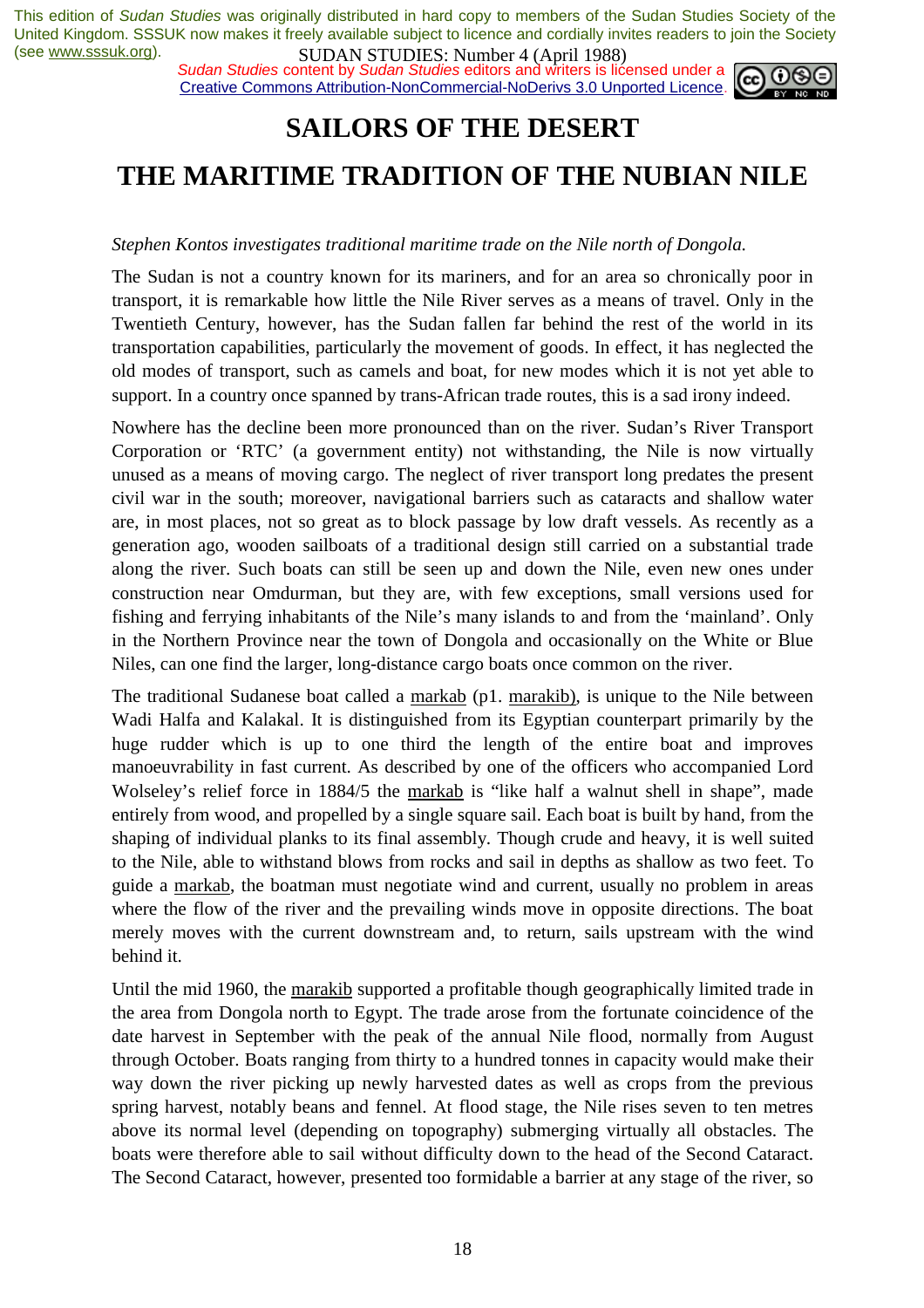*Sudan Studies* content by *Sudan Studies* editors and writers is licensed under a Creative Commons Attribution-NonCommercial-NoDerivs 3.0 Unported Licence.



cargoes were off-loaded and carried overland the remaining twenty kilometres to Wadi Halfa and from there by boat again to Aswan. The strong winds which begin to blow from the north at that time of the year enabled the boats to return quickly up river with loads of imported goods and then to pick up more dates. Depending on the duration of the flood, one boat could complete several trips before low water made passage over the cataracts too risky. At its height in the early Twentieth Century, the riverain trade in dates to Egypt (or to Khartoum via the railhead at Wadi Halfa) probably reached a volume over 20,000 tonnes per year.



The history of the Nubian river trade can be traced to the Egyptian Middle Kingdom, during which time all of Nubia came under the political and economic domination of the pharaohs. Archaeological finds from the Second Cataract up to Karma (near Dongola) indicate that the river was heavily used for transportation of goods between Nubia and Egypt. Although passage was restricted by the level of the river, the ancient Egyptians extended their navigational season several months by constructing barrages at several key points and, at the Semna Cataract, a slipway over which boats could be dragged around the most difficult part.

Boats remained the primary means of transporting goods in the Nile Valley until the first millennium BC, when camel caravans began to play a greater role in trade. William Adams in his book Nubia: Corridor to Africa, argues that this innovation fundamentally changed trade patterns in the Sudan:

*"The advent of the caravans ended the age-old dependence of trans—Saharan commerce upon the Nile. While the river route remained important for centuries to come, it no longer monopolised the traffic in products of tropical Africa. From that moment, we can trace the decline in Nubia's economic fortunes which has continued into modern times." (p. 304)* 

From then on, though the bulk of the trans-Sudan trade bypassed Nubia via the Korosko road (from modern Abu Hamed to Wadi Haifa), goods to and from Nubia itself still went by the river route. The rough, rocky terrain prevalent in that area (the same geological strata that give rise to the numerous cataracts in the river) makes it unsuitable for camels, whose soft feet are adapted to sand.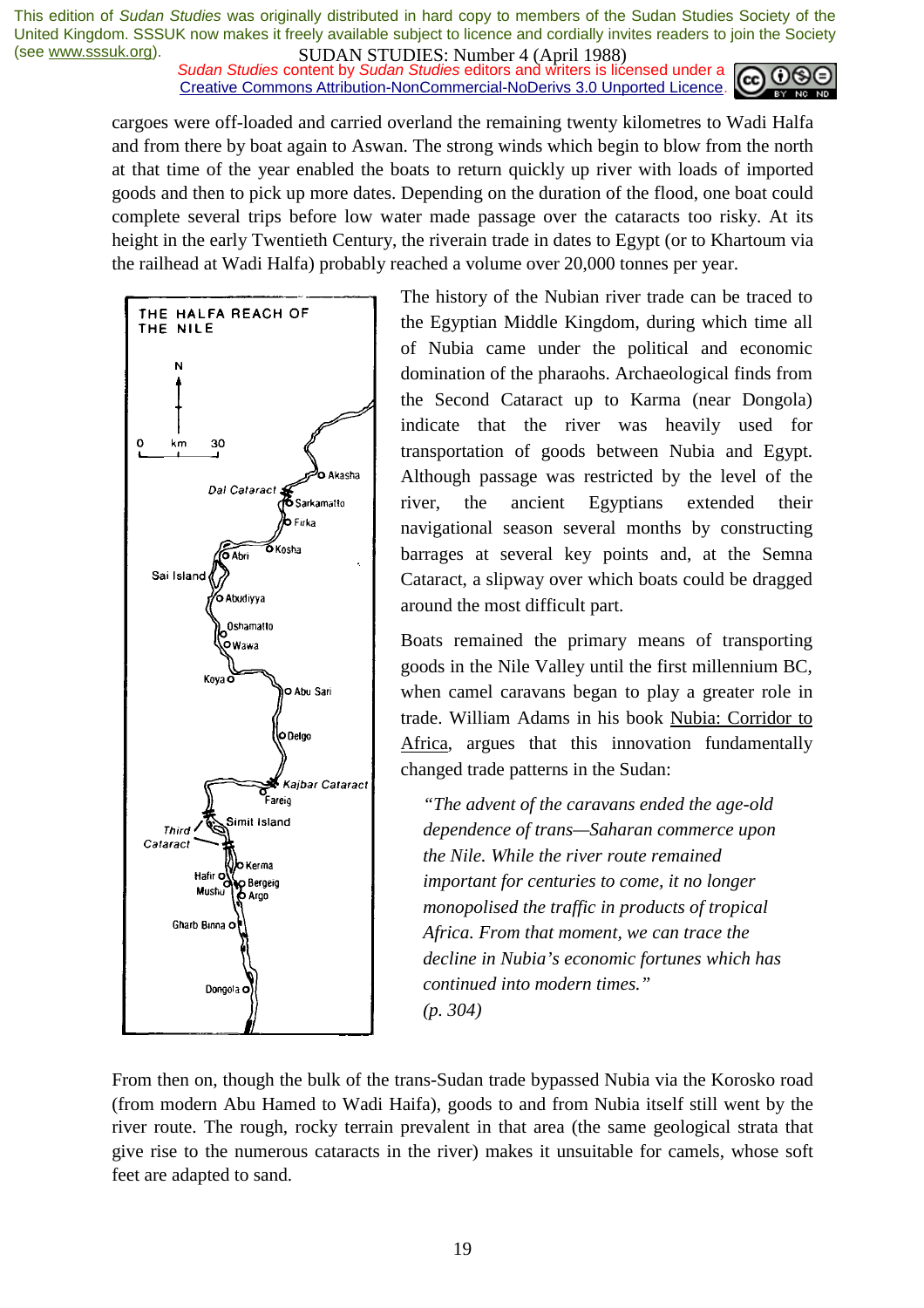*Sudan Studies* content by *Sudan Studies* editors and writers is licensed under a Creative Commons Attribution-NonCommercial-NoDerivs 3.0 Unported Licence.



Hence, boats remained important to local trade -primarily the export of high quality dry dates from the Mahas and Sukkot districts in upper Nubia. Even the advent of motor vehicles did not alter the situation much, as truck transport was (and is) not only uneconomic but severely hampered by the rugged landscape and the absence of roads.

Over the centuries, Nubian boatmen carried their skills to other parts of the Sudan, partly in the course of trading and partly in search of timber for boat-building. The father and brothers of Mohammed Ahmed ed-Dongolawi, the Mahdi, were all boat-builders and are said to have migrated from Dongola to Omdurman and, later, Aba Island to be closer to sources of timber. Nubia, however, still retained its pre-eminence as a maritime centre, its boatmen reputed up and down the Nile for their skills. Lack of timber in the north did not hinder Nubian boatmen, as many boats -particularly the larger ones- were built in Omdurman or farther south and then, during the flood season, piloted down river to Nubia where they saw regular service.

Even during the first half of the Twentieth Century, the marakib still played an important role in Nubian economic life. But as the pace of change increased, particularly with the establishment of a rudimentary transportation network centring on Khartoum, the overall pattern of the Sudanese economy began to shift. Without roads, rail service, or a modern barge service (the regular RTC route stopped at Dongola), Nubia became even more of a backwater. Increasing numbers of its youth migrated, farms deteriorated, and the government devoted its resources elsewhere. Nevertheless the date trade to Wadi HaIfa and Egypt carried on, the mirikik still unchallenged in their inhospitable domain.

The trade came to an abrupt end in 1964, after the completion of the Aswan High Dam. The headwaters of the dam (Lake Nasser/Nubia) flooded lower Nubia's settled areas, including the important transit point of Wadi Halfa town. Because the dam displaced the entire population to new settlements far away (New Halfa in the Sudan and Kom Ombo in Egypt), it disrupted the trading network and the close ties which had existed among the Nubians on both sides of the border. Egypt and upper Nubia were now divided by an immense, uninhabitable no-man's land traversed only by several aging steamers operated under a Joint Egyptian—Sudanese monopoly. These served exclusively between Aswan and the railhead above the submerged town of Wadi HaIfa, about one hundred and fifty miles from the nearest inhabited village located beyond the south end of the lake.

The marakib themselves were blocked by the lake as surely as they had been by the Second Cataract. Where the river flowed into the lake, the current stopped, leaving the boats unable to make further headway against the northerly winds. With 240 kilometres of boulder-strewn hills on the east side of the river and vast sand dunes to the west, an overland connection from the beginning of the lake to the new Wadi Halfa 'harbour' was simply not feasible.

Moreover, Nubian boatmen were in no position to modernise their profession, by acquiring motorised vessels. Apart from the fact that modern barges were not readily available anywhere inside the Sudan, the boatmen lacked both the capital and necessary mechanical skills. More important, private entrepreneurs had little incentive to invest in river transport. The government-owned RTC held a monopoly of the commonly used routes, and the Northern Province as a whole lacked the infrastructure –i.e., docks, repair facilities, sources of fuel and spare parts, etc- to support a modern shipping network. Consequently, after 1964, the use of marakik quickly declined, but no viable substitute materialised to replace them.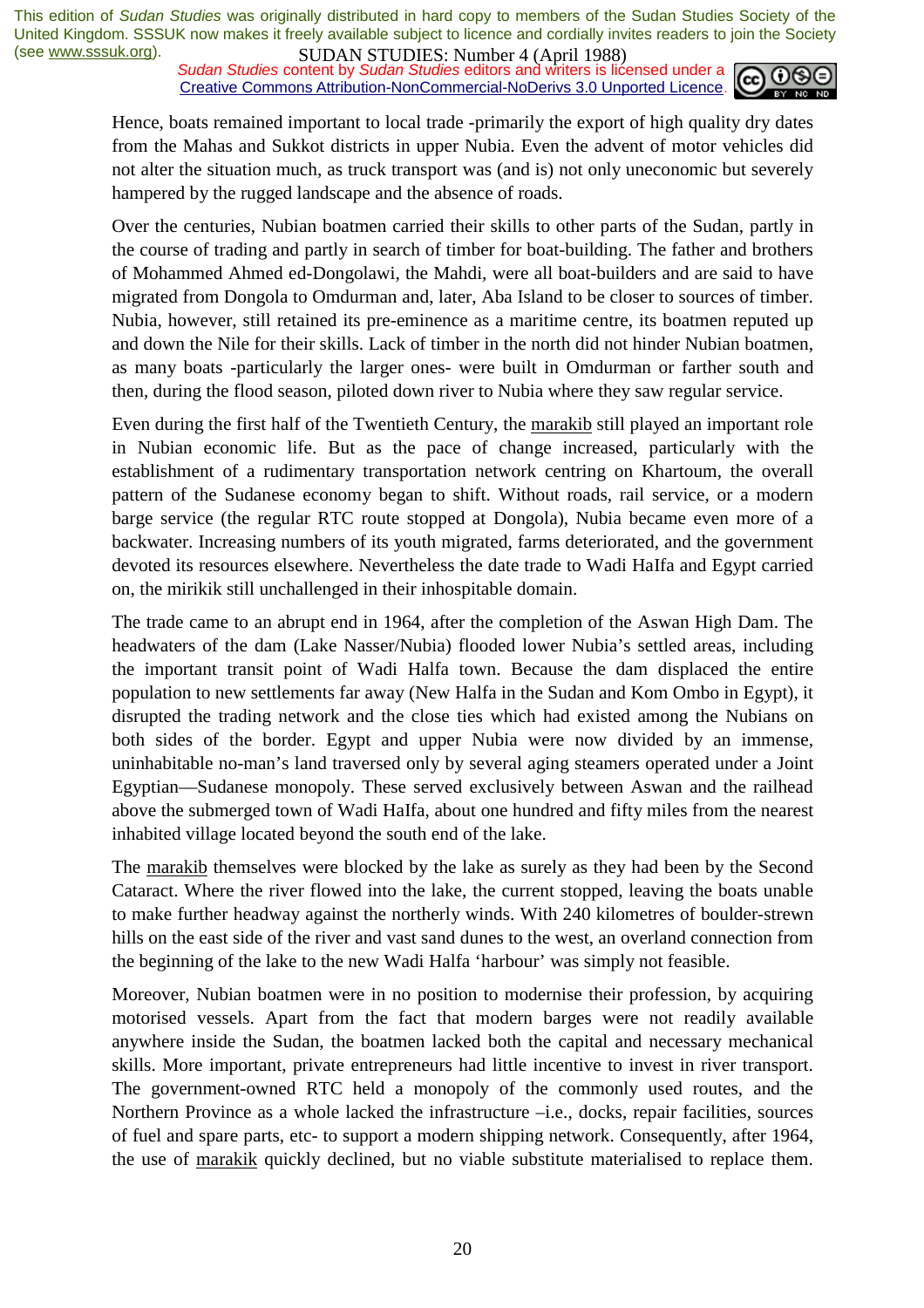**SUDAN STUDIES:** Number 4 (Apin 1700)<br>*Sudan Studies* content by *Sudan Studies* editors and writers is licensed under a Creative Commons Attribution-NonCommercial-NoDerivs 3.0 Unported Licence.



Thus, along with the disruption of the old trading network in lower Nubia, the inability of the marakib to sail into the lake cut off virtually all exports of dry dates from upper Nubia (Mahas and Sukkot Districts) to Egypt.

The management of the RTC was sufficiently aware of this problem to consider extending its regular Karima-Dongola route as far north as the Sukkot District during the flood season. Although an RTC steamer with two barges successfully completed a trial voyage in September 1966, the extended service never started. Not even a trial voyage took place between Sukkot and Wadi Halfa or Aswan, however; nor was any effort made to establish either a water or land transportation link from Halfa to the south end of the lake.

The demise of Nubia's trade to the north, combined with government neglect; hastened the decline of its economy. While it had been a net exporter of agricultural products, even wheat, in the 1920s, by the 1980s it was dependent on imported food paid for largely out of remittances from immigrant workers in Khartoum and the Gulf countries. The loss of the river trade no doubt contributed to decreasing agricultural production in upper Nubia and the growing exodus of young men seeking employment (thirty five per cent of the male population by 1973, according to a European Community report).

The present lack of connections between northern Sudan and Egypt has shifted the orientation of Nubia's population towards the central Sudan. Today, the gateway to Nubia is, for all intents and purposes, Khartoum. Most goods shipped to or Nubia move by lorry over a desert track to the Nile at Korti and northward into Nubia (the rail link to Karima and RTC connecting service on to Dongola are generally avoided because of their poor service). A small volume of dates is still exported to Egypt, but these go by way of Khartoum and the railway from Khartoum to Wadi Halfa, eschewing both the overland route through Mahas and Sukkot as well as the Dongola-Karima-Halfa river and rail connection. In effect, Nubia not to mention the Sudan as a whole- has turned away from a potential market of fifty million people for its dates and other agricultural products. Whether this has resulted more from political design or from economic circumstances it is not clear. What is clear, however, is that until the Sudan can find a way to restore its competitive advantage as a link between tropical Africa and the Mediterranean, its economy will continue to suffer.

Stephen Kontos is manager of the International Development, Western Management Company (USA). Between 1982 and 1986 he was based in Dongola where he managed the Tenneco Sahara Agricultural Venture, of which the Nile River Study was part.

A list of relevant references in support of this article is available from the Editor of Sudan Studies for £1 (unfortunately other currencies are not available unless a supplement to the value of £3 for currency conversion is also included).

Copyright of this article remains with the author.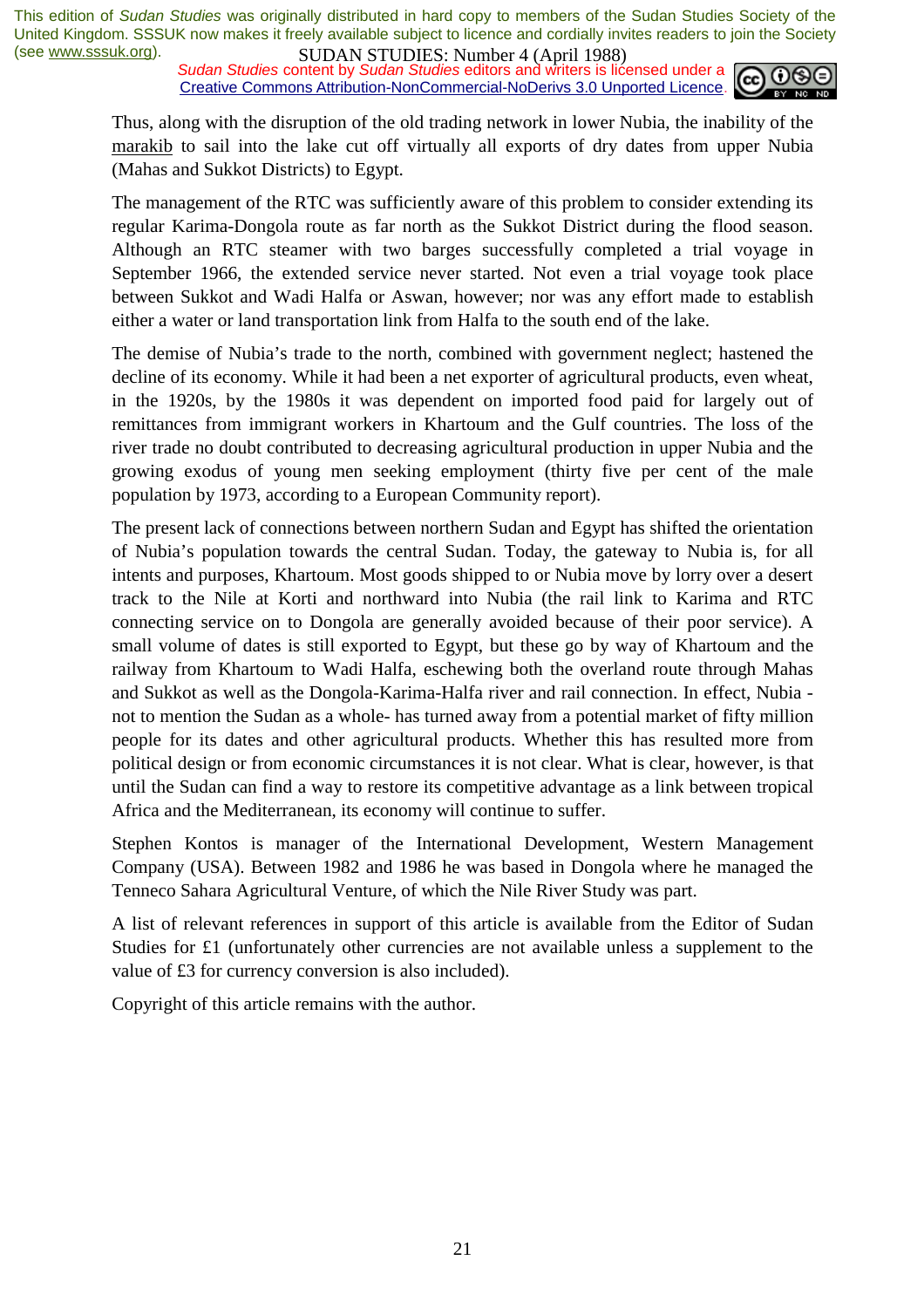**SUDAN STUDIES:** NUTTER (APIT 1700)<br>*Sudan Studies* content by *Sudan Studies* editors and writers is licensed under a Creative Commons Attribution-NonCommercial-NoDerivs 3.0 Unported Licence.



### **CURRENT AFFAIRS IN SUDAN**

*Charles Gurdon continues his series on contemporary political and economic issues in the Sudan. The column is based on reports prepared for the Economist Intelligence Unit (EIU), but the author stresses that this column presents a personal viewpoint and does not necessarily reflect the views of the EIU, SSSUK or anyone else.* 

#### THE POLITICAL SCENE:

Since the collapse of the coalition government on August 22nd, Sudan has, in theory, been running on autopilot. While most of the ministers have remained in their posts there has been no formal renewal of the agreement between the government coalition parties. Despite Prime Minister Sadiq el Mahdi's rhetoric, the reality is that Sudan is currently ungoverned and perhaps ungovernable. Instead it appears to be a collection of insoluble and interlocking problems which are covered by the veneer of a formal government and state structure.

It may be, however, that the lack of a formal coalition agreement is preferable to the rigidity and inflexibility of such a government. Last year the cabinet was dissolved twice because of unimportant differences between the two main coalition partners, the Prime Minister's Umma Party and the Democratic Unionist Party (DUP). Now, however, ministers are perhaps more independent and are less tied to party policy and are probably therefore more efficient. The cabinet, which in theory is divided along party lines, appears to be acting in a more technocratic and non-party manner. It now tends to be divided between hawks and doves rather than between Umma and DUP members. Unfortunately this means that, while the cabinet is unlikely to be split along party lines in the immediate future, it also seems incapable of taking any decisive action. It reacts to events rather than has any clear policies.

It is likely that this situation will continue because the parties cannot resolve their fundamental policy differences. Although there are some minor differences of economic and foreign policy, the major problems centre on how to end the civil war. This in turn hinges on the proposed role of Islam in such a heterogeneous society as Sudan. There are two polarised positions and the government vacillates between them.

The influential opposition National Islamic Front (NIF) is determined that the role of Islam should not be weakened and therefore opposes any dilution of Islamic sharia law, particularly in northern Sudan. By contrast the southern parties insist that in such a heterogeneous country there should be no dominant religion or legal system. The government has proposed a form of dual legal system whereby sharia law would only be applied to Muslims while the previous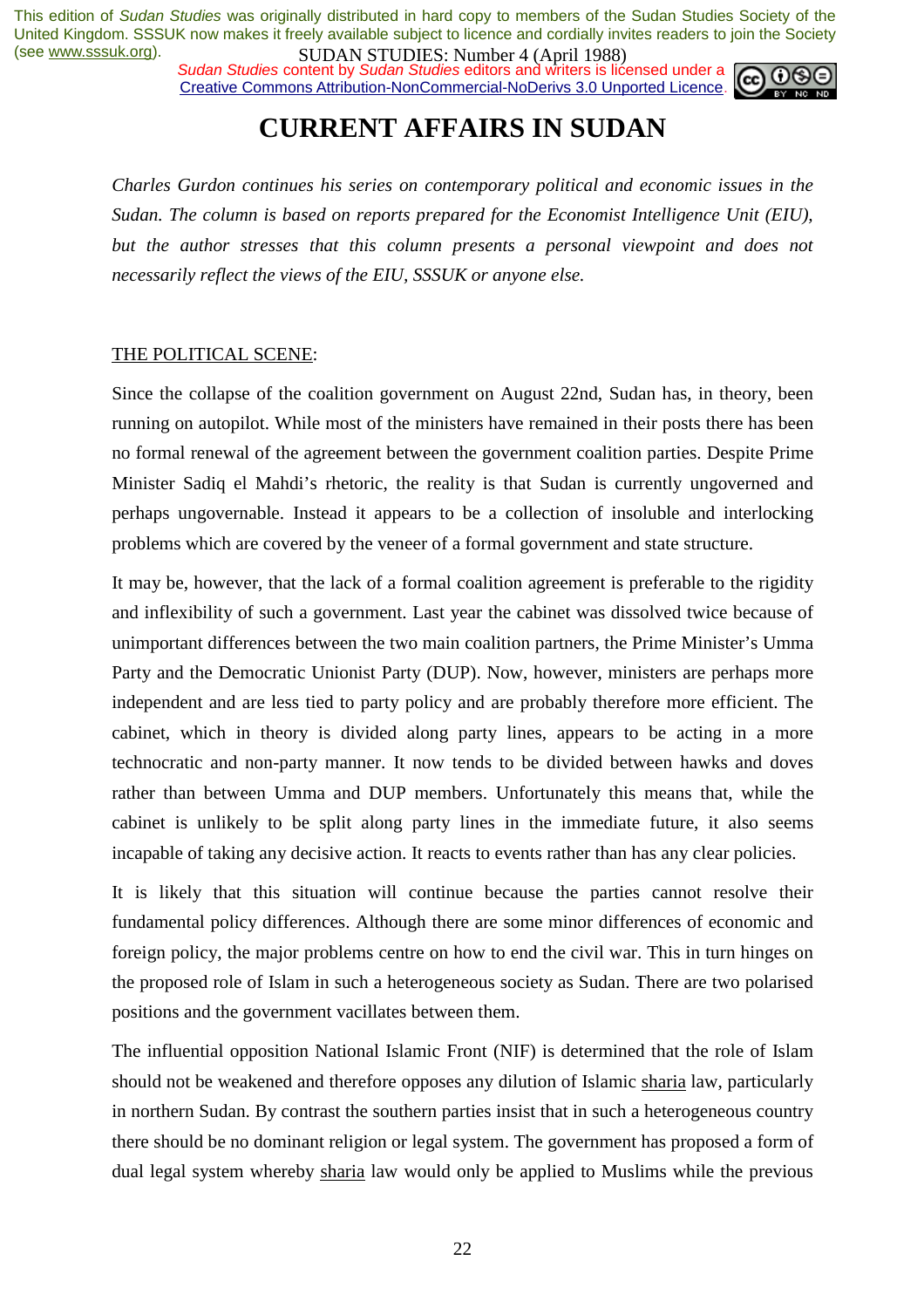**SUDAN STUDES. NUTTER FOR TAPPER CONTROL**<br>Sudan Studies content by Sudan Studies editors and writers is licensed under a Creative Commons Attribution-NonCommercial-NoDerivs 3.0 Unported Licence.



secular laws would apply to non-Muslims. In reality, however, such a system would be unworkable since the country cannot be divided on such a basis because today Muslims, Christians and animists are often neighbours. If three neighbours are caught drinking beer, is it right that one can be flogged because he is a Muslim while the others are free to do so? Furthermore, Islam in Sudan is not homogeneous. While the Arab Sudanese may be orthodox Sunni Muslims or members of Sufi orders, amongst some non-Arab tribes in central and western Sudan religion is combined with pre-Islamic and animist ritual.

Although the government recently made some amendments, including the increase of the minimum age for the death penalty from 13 to 18, there is no indication that Islamic sharia law will be scrapped. Unfortunately the Prime Minister seems more concerned with appeasing the more fundamentalist elements of his Ansar movement rather than putting the interests of the whole population first. This is particularly important because in March he was going to try to become the new Imam or spiritual leader, as well as the political leader of the Ansar. It is also true, however, that both he and other Umma and DUP leaders are acutely aware of the potential threat from the Islamic fundamentalist NIF which might steal their own traditional conservative supporters.

In fact Sadiq may encounter some problems in achieving his aim because of the splits within the Ansar. His chances were not helped by the reaction of his influential second wife, Sarah, and others to the fact that last year Sadiq married a third and younger wife. One of the major reasons that he did so was that he hopes to unify the Ansar under him by marrying his cousin who is also a direct descendent of the last Imam el Hadi ml Mahdi.

The escalation of the civil war into northern Sudan has meant that there have been few other recent political developments. The wave of strikes and demonstrations ended in November and a number of policemen were charged with responsibility for the death of a few demonstrators in Atbara and a small town in North Kordofan. Although the majority of the political parties signed two charters as precursors for the proposed constitutional conference, they are meaningless unless the SPLA is prepared to join in. The veteran Nuba leader, Father Philip Ghabboush, has been expelled from his own Sudanese National Party because of his unilateral actions and lack of consultation. The government was deeply embarrassed and angry when an influential anti-government Iraqi Shi'a leader was assassinated in Khartoum, almost certainly by Iraqi agents, while attending an Islamic conference.

### THE CIVIL WAR:

It is now five years since the southern garrison mutinies which led to the creation of the Sudanese People's Liberation Army (SPLA) and the current civil war. Tragically it seems no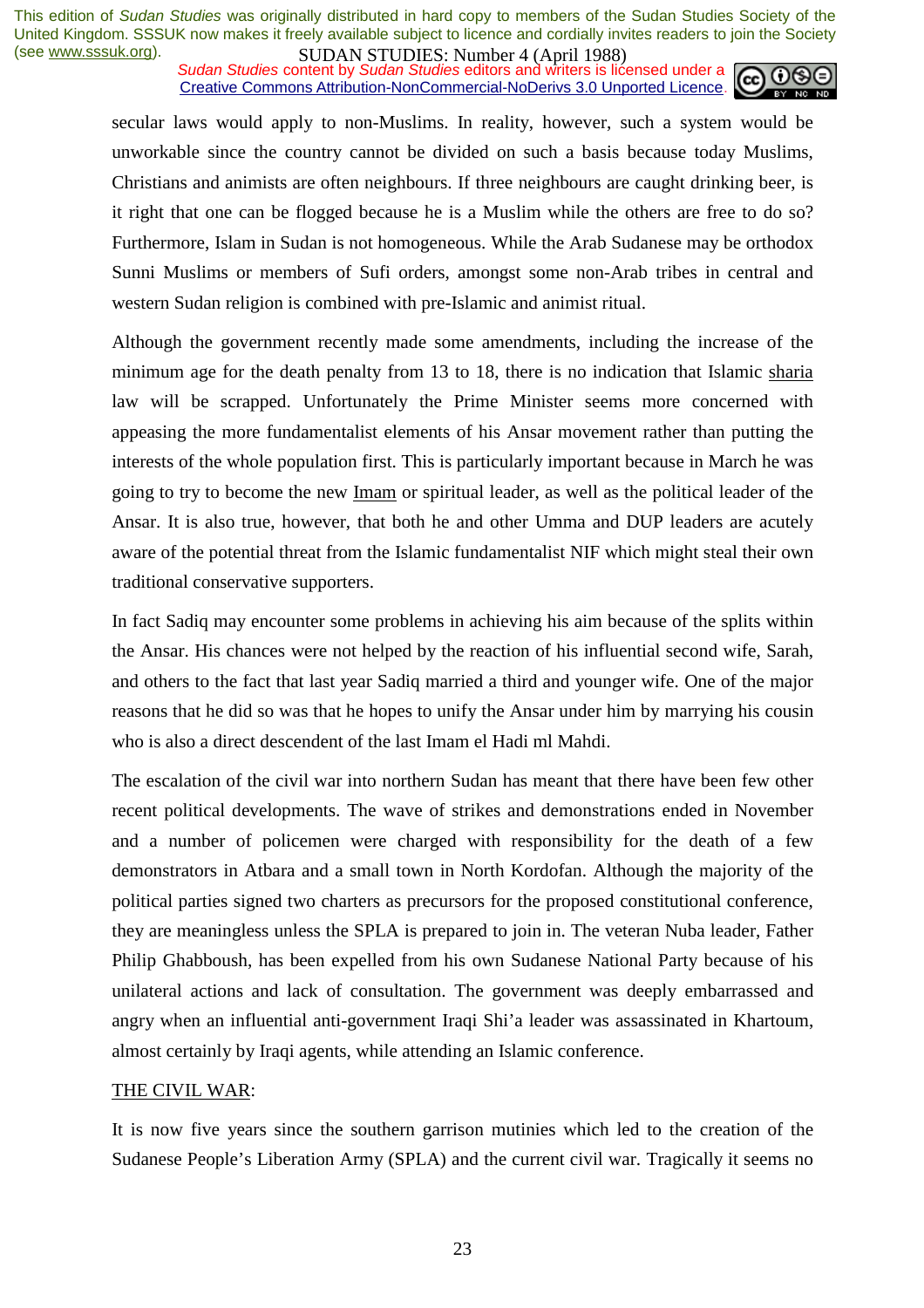**SUDAN STUDES.** NUTTER FOR THE LOOP Sudan Studies content by Sudan Studies editors and writers is licensed under a Creative Commons Attribution-NonCommercial-NoDerivs 3.0 Unported Licence.



closer to a political settlement than at any other time in the past five years. It seems to have settled into an annual cycle, whereby the army and the SPLA try to capitalise on their military advantage during the dry and wet seasons respectively, which are interspersed by half-hearted negotiations.

Every time it looks as if the mediation efforts might be successful, an event occurs which sets them back to square one. This has included the SPLA's shooting down of two civilian aircraft in August 1986 and May 1987 and its temporary capture of towns in northern Sudan. The border towns of Kurmuk and Geissan, which are too close to the Roseires Dam for comfort, were only recaptured from the SPLA after a major campaign. The SPLA later captured Kapoeta in eastern Equatoria and the army is now mounting a campaign to recover the town. On each occasion, northern public opinion has been outraged and the government feels obliged to end the dialogue. It has also been accompanied by a backlash, which has often been orchestrated by the NIF, against the southerners who are living in the northern towns.

Unfortunately the government managed to engender a patriotic spirit of 'defending the motherland' when Kurmuk was captured. It may decide to continue to tap these jingoistic and hawkish feelings rather than make any concessions to the SPLA. At the same time the

SPLA appears to believe that if it can extend the war into northern Sudan, as it has done in Blue Nile Province, the government will eventually collapse and it will pick up the spoils. The reality is that while it can maintain its campaign for many years it is unable to win an outright military victory, even with the support it is receiving from Ethiopia. Despite the fact that the government has been prepared on numerous occasions in the past to make concessions, the SPLA has cynically decided to hold out for its total demands. The result is that the suffering of the southern Sudanese civilian population, who the SPLA claim to represent, is being exacerbated week by week. The reality is that the government and the SPLA are equally reprehensible and are both guilty of prolonging a totally unnecessary conflict for their own selfish and deplorable reasons.

#### FOREIGN RELATIONS:

At the moment Sudan's foreign relations largely revolve around the civil war. Relations with Ethiopia have deteriorated sharply during the past quarter because of its escalating support for the SPLA.

Khartoum accused Addis Ababa of actually fighting alongside the SPLA in its capture of the border towns. Sadiq el Mahdi immediately cancelled his plans to visit Addis for an OAU conference. Later, however, a bilateral committee was formed to try and resolve the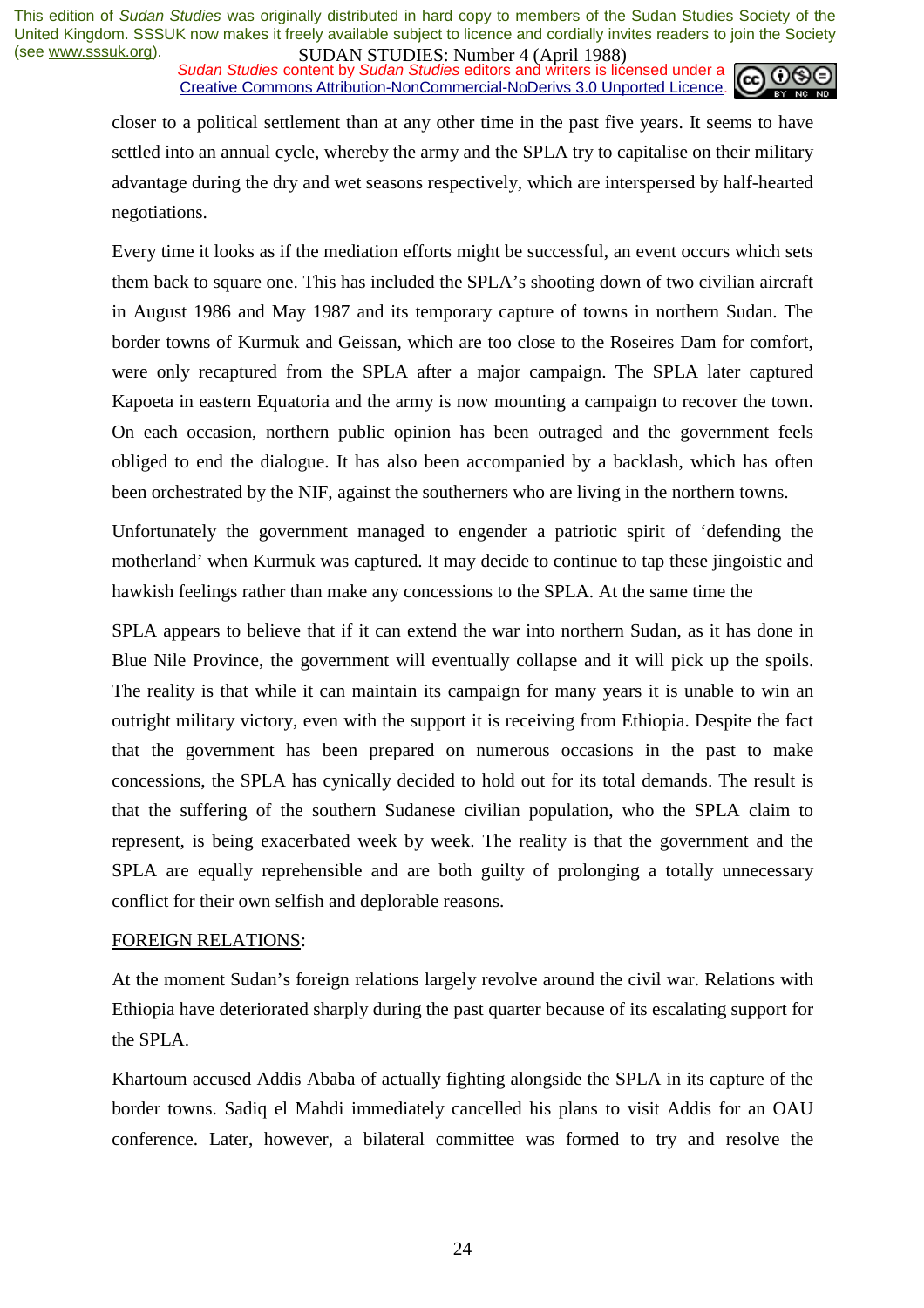**SUDAN STUDIES.** NUTTER FOR THE LOOP Sudan Studies content by Sudan Studies editors and writers is licensed under a Creative Commons Attribution-NonCommercial-NoDerivs 3.0 Unported Licence.



outstanding problems between the neighbouring countries. Unfortunately a dispute over the location of the first meeting has delayed its progress.

Meanwhile, as the war moved into northern Sudan and has become increasingly portrayed as an Arab-African conflict, the government has managed to win the military support of a number of Arab countries. Libya increased its assistance and provided four MIG-23s, two of which have subsequently crashed or have been shot down. Its support is partly linked to the government apparently turning a blind eye to Libya's continuing use of Darfur as a springboard for its operations in Chad.

While not wishing to harm its gradually improving relations with Ethiopia, it is believed that Egypt persuaded Iraq to supply Sudan with military equipment in return for increased Egyptian military supplies in the Gulf War. Baghdad therefore supplied and ferried over 1,000 tonnes of equipment in 29 flights to Khartoum in November and December. Iran is now trying to match Iraqi assistance while Jordan and Saudi Arabia are also helping the government with military and financial aid.

#### THE ECONOMY

A major consultative meeting, which will be attended by all of Sudan's creditors and donors, is scheduled for April. It is hoped that the government will be able to unveil its new four year economic programme which will outline the way in which it hopes to tackle the economic crisis. Although no details have yet been revealed its general direction can be anticipated. Its general theme will be to try and walk a delicate tightrope between undertaking a full scale IMF-directed economic recovery programme, while ensuring that it is not so austere as to threaten the political stability of the country.

On the revenue side of the equation the government will try and maximise exports revenues, encourage remittances from expatriate Sudanese and increase the efficiency and scale of its tax collection system. This should be facilitated by the numerous devaluations which have led to a more realistic exchange rate. It will, however, also increase the cost of imports and thereby affect the balance of payments. At the same time, past experience has shown that it is world commodity prices, rather than exchange rates, which determined the performance of the export sector -after all, the Sudanese pound has been devalued by more than 500 per cent in the past decade but the volume and value of exports has not increased significantly in that period.

The government will attempt to reduce public sector expenditure in a variety of ways. The size of the civil service will be reduced and public sector salaries will be cut in real terms wherever possible. Unfortunately the war, which at about \$1 million/day is the largest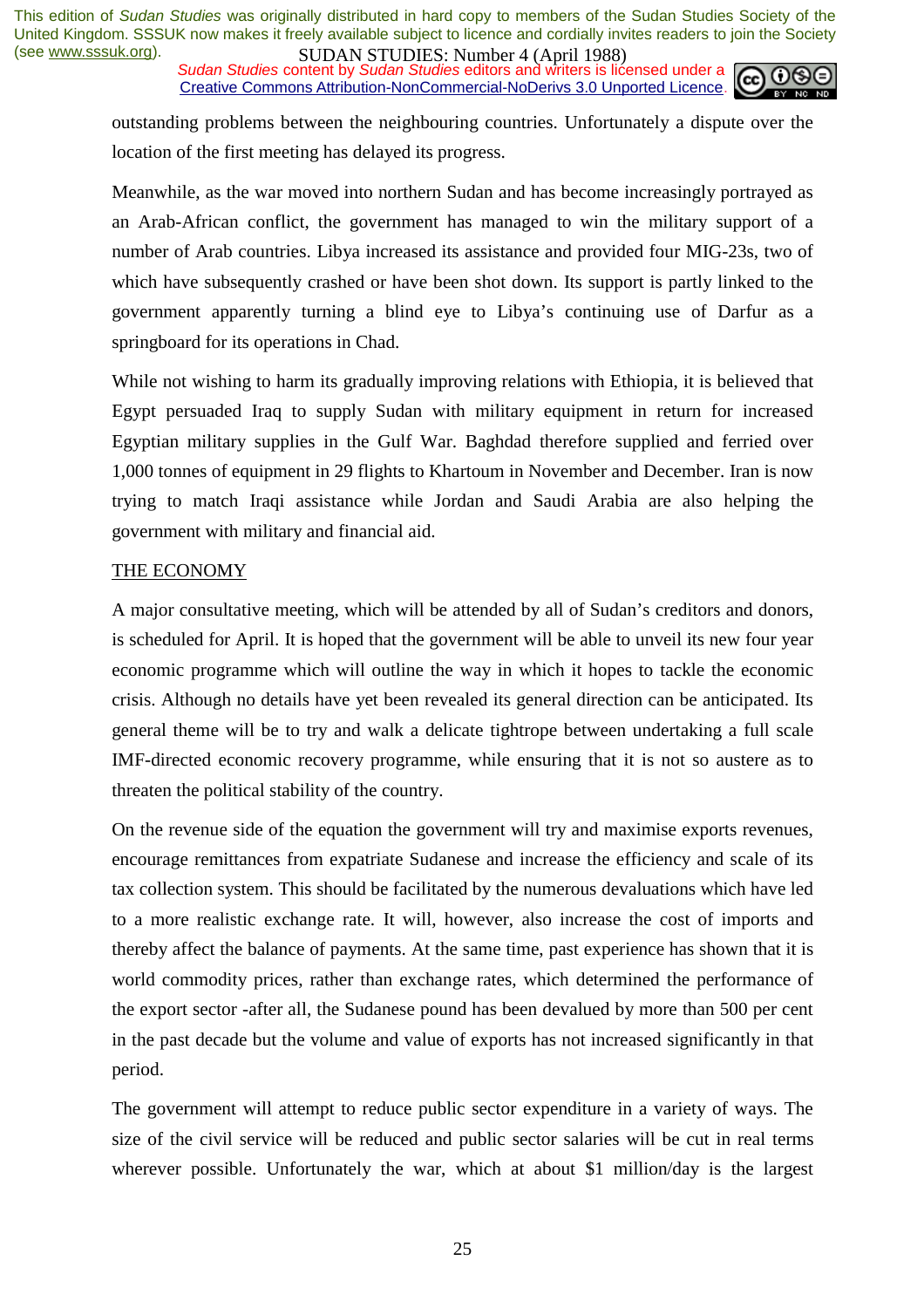**SUDAN STUDES.** NUTTER FOR THE LOOP Sudan Studies content by Sudan Studies editors and writers is licensed under a Creative Commons Attribution-NonCommercial-NoDerivs 3.0 Unported Licence.



element of current expenditure, is unlikely to end in the coming year. Meanwhile, as with any country undergoing such an austerity programme, the financing of development projects will largely be left to the international donors. Consequently they will be undertaken on a projectby-project basis, as and when the finance is made available. This will continue the process of turning Sudan into a totally aid-dependent economy.

The most contentious economic issue is that of the proposed removal of government subsidies on basic foodstuffs. Recognising that this is a particularly controversial issue, which acted as a catalyst for the overthrow of former President Nimieri, the government will remain very cautious. Although it has already reduced some subsidies it will not remove them totally.

The development element of the new four year economic programme is likely to concentrate on the agricultural sector in general, and in the production of export crops in particular. There are already signs that both the 1987/88 sugar and cotton crop sales will be good, the latter partially because of the problems in the Egyptian cotton sector. The programme will concentrate on the rehabilitation of existing projects rather than the start of any major new development schemes. As with other IMF-directed economic recovery programmes, it will emphasis the need to encourage small scale farmers to increase production by increasing producer prices. The government will concentrate on reducing the obstacles which have hindered the agricultural sector in the past. However, since Sudan has always concentrated on agriculture it will not so much return to, but revive the sector.

Provided that the four year programme marks a major step in the right direction it can be expected that the international community will provide Sudan with financial assistance. This will help it to overcome the rigours of the austerity programme and reduce the hardship which is likely to affect the urban poor. Much of the aid will also be spent on improving the production, transport and marketing of export crops. The rehabilitation and improvement of the transport links, particularly to western Sudan, will also be a primary aim.

*Charles Gurdon is a researcher in geography at the School of Oriental and African Studies (SOAS) of the University of London. He also prepares quarterly political and economic reports on Sudan for the Economist Intelligence Unit.*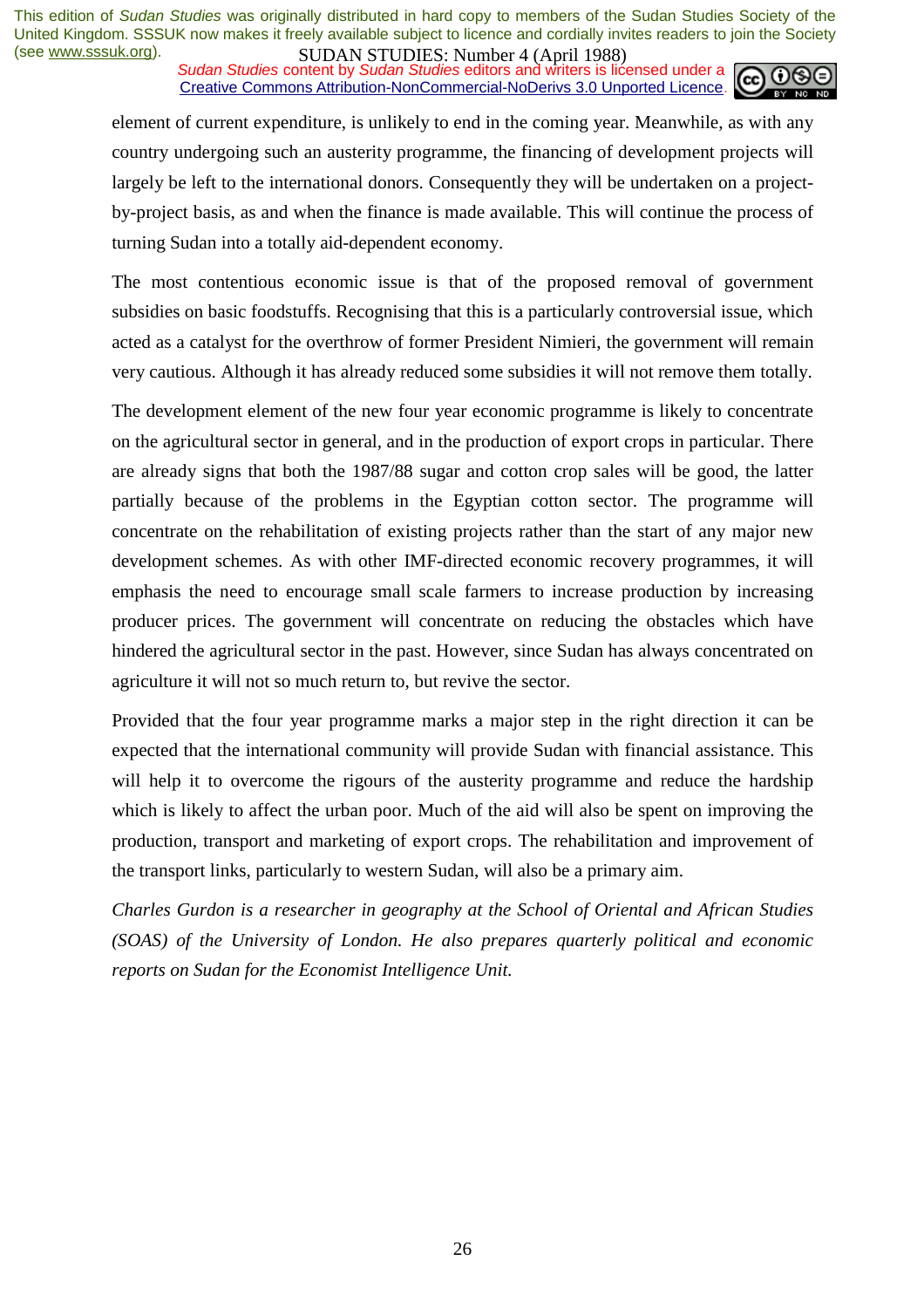*Sudan Studies* content by *Sudan Studies* editors and writers is licensed under a Creative Commons Attribution-NonCommercial-NoDerivs 3.0 Unported Licence.



## **BIRDS LIFE AT SANGANEB**

*Jack Jackson concludes his series of articles on the Red Sea Region with an introduction to the bird life. This theme will reappear in later editions of Sudan Studies with different authors.* 

Birds of the Sudanese Red Sea can be listed under two headings, those that reside and breed there and those that pass through, either on migration or by using the region as a wintering area.

In the Red Sea area, the resident birds are mostly found around human habitation and include crows, pigeons, turtle doves and black kites, together with Egyptian and other vultures. Birds that nest and breed locally, usually do so amongst the mangroves along the deserted parts of the coast or on the small islets; these often contain large colonies of terns and sooty gulls together with a single osprey nest. The osprey prey on both the gulls and the terns as well as fish, and the gulls prey on the tern chicks and eggs.

Many migrating birds, however, collapse of exhaustion along the coast; this situation can prove to be ideal for observing birds, and one particularly good location is Sanganeb.

Sanganeb has a lighthouse which attracts many migrating birds at night. Many of these die, although some stay a while to regain their strength. Some predators, such as kestrels and ospreys, stay for long periods, finding the weakened birds easy prey. Bee eaters fly noisily around the light all night before finally collapsing. Amongst the more surprising permanent residents are two small owls, one large owl which flies and feeds in daylight and a male osprey who never leaves but is visited each Spring by one of two females who then disappear, presumably to nest near Arous. Brown boobies, sooty terns and sooty gulls are also very common.

A comprehensive list of the Sanganeb bird life is not possible here, but the following lists may prove to be of interest:

Birds that breed locally include osprey; reef heron; crab plover; common noddy; greater crested, lesser crested, bridled and white checked tern; sooty and white eyed gull; brown booby and sooty falcon.

Birds that breed nearby include goliath herons (thought to breed in Saudi Arabia); grey herons (which breed in the Dhalak Islands), European spoonbill (which breed in the Farasan Islands) and Pelican (which breed in various parts of East Africa).

In May 1984 Don Smith set up mist nets at Sanganeb for two days at the tail of the migration. Over 100 birds were caught including 23 blackcaps; 15 garden warblers; 10 willow warblers; 16 yellow wagtails; 4 sand martins and 12 swallows. Also found was a new species of Red Sea cliff swallow - Hirundo perdita.

Also seen at Sanganeb have been house martins; golden oriols; European nightjar; turtle doves; grey plover; sanderling; various ducks; curlew; greater flamingo and black winged stilt.

*Copyright of this article remains with the author.*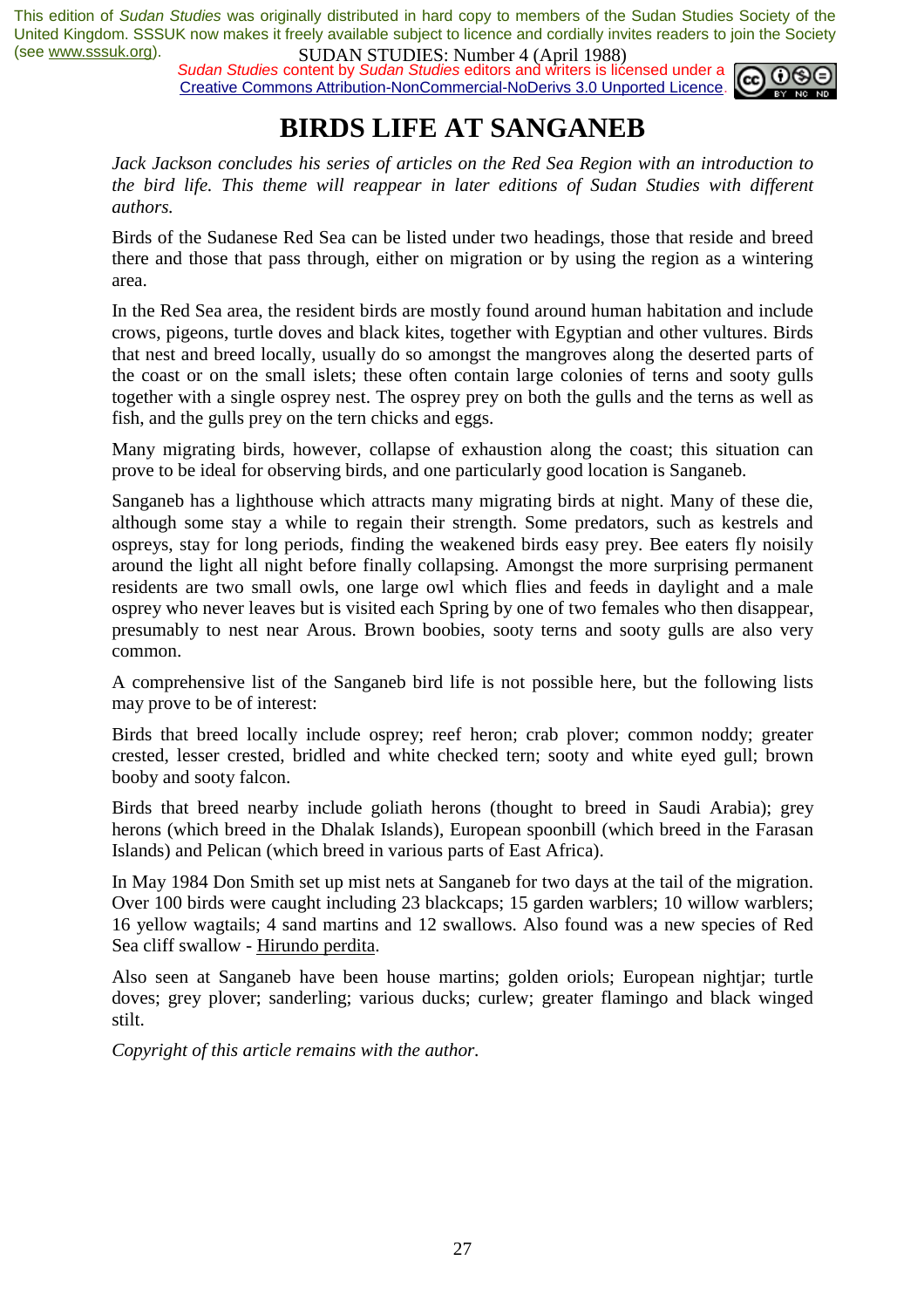*Sudan Studies* content by *Sudan Studies* editors and writers is licensed under a Creative Commons Attribution-NonCommercial-NoDerivs 3.0 Unported Licence.



## **DROUGHT AND DESERTIFICATION IN THE SUDAN**

*Dr Gerald Wickens attempts to clarity some of the misconceptions which still hinder an understanding of many current environmental problems in Sudan.* 

There still appears to be some misunderstanding as to the cause of the recent poor harvests in the Sudan, being variously blamed on the 'lower than average' rainfall, deforestation and so forth. Unless the causes are properly understood, both short -and long- term projects will fail to alleviate the situation and may even do more harm than good.

Drought is a natural climatic phenomenon, as yet beyond the control of man. It is suspected but unproven that the increased albedo resulting from desertification may lead to a suppression in convective shower formation; increased wind erosion and dust transportation may have a similar effect (Grove, 1985). The cyclic nature of the rainfall has been discussed in an earlier paper by Mike Hulme (1987).

In contrast, desertification is man-made. It can be controlled and in a number of cases reversed. It is the combined effect of deforestation, overgrazing and overcultivation, whereby wind erosion, surface run-off and surface temperatures are increased, leading to a lowering of the water table, a decrease in available soil moisture and a reduction in both plant population and productivity.

The natural productivity of an environment is finite but may be improved artificially by fertilisers, irrigation, water harvesting techniques and so forth. As a short-term investment such improvements may be uneconomical but in the long-term extremely beneficial.

Since the natural productivity is finite then the carrying capacity of the environment for both man and his associated livestock is also finite and can only be maintained above the natural carrying capacity of the environment by imports of food, fuel and fodder. Desertification reduces the carrying capacity, and if allowed to proceed unchecked must inevitably result in famine and death.

The present conditions in the Sudan (and elsewhere) were predictable. The insidious process of desertification could have continued unchecked but for the impact of drought in the late 1960s dramatically accelerating the process. Without the drought it could have been early in the next century before the present effects were obtained, permitting opportunities for adjustment and amelioration. The drought provided no warning of the need to adjust and control desertification.

Unlike climatic changes, which act on a more-or-less broad front, desertification advances by the merging of expanding concentric circles of increasing aridity centred on townships, water sources and favoured grazing areas. Its southward progress has been variously estimated at 10-20 km/year, but as the pressure on an ever decreasing area of available arable and grazing increases (a process not helped by a population that is doubling itself every 25 years) so will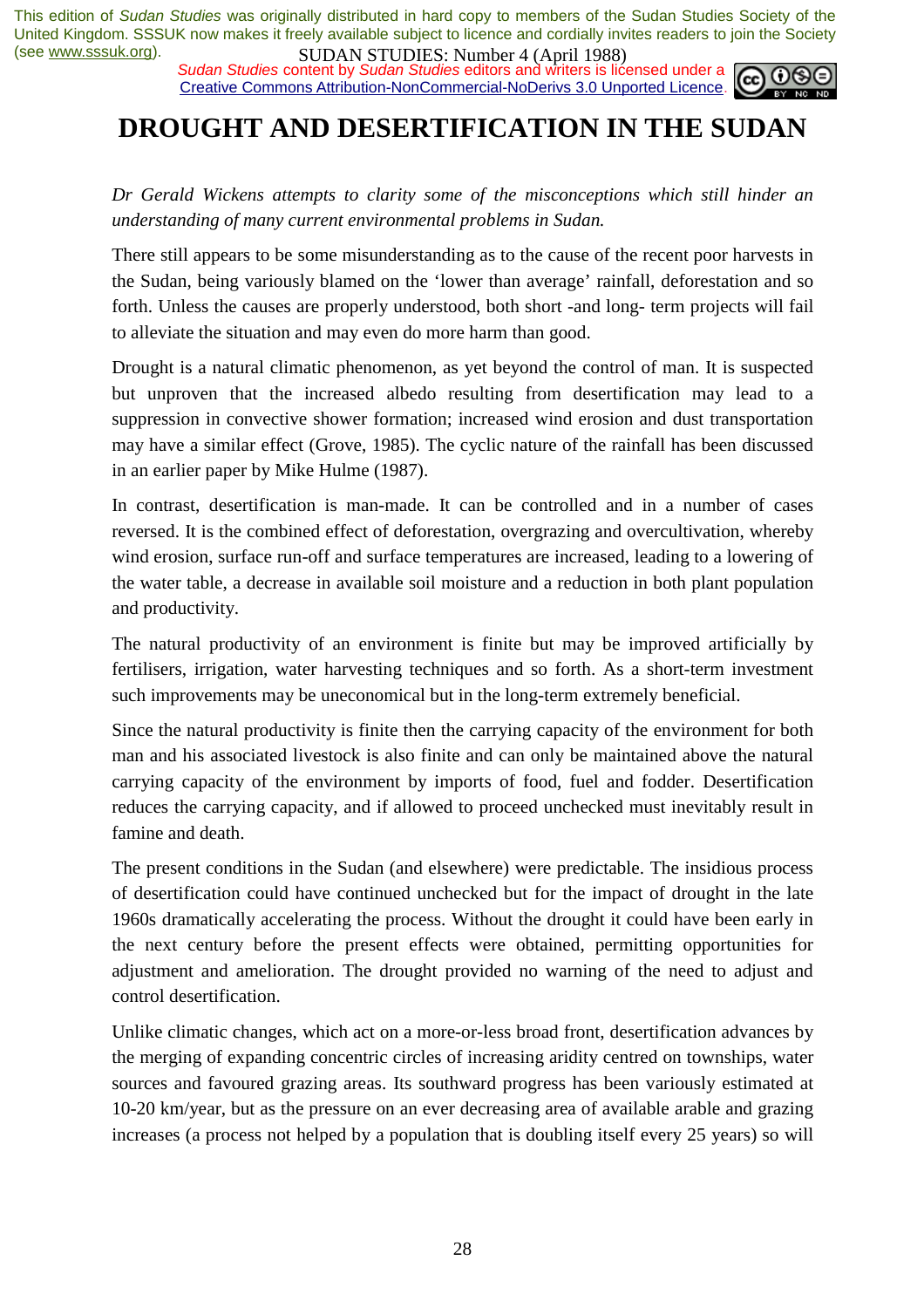*Sudan Studies* content by *Sudan Studies* editors and writers is licensed under a Creative Commons Attribution-NonCommercial-NoDerivs 3.0 Unported Licence.



the rate of desertification accelerate. Indeed, I estimate that unless unchecked desertification will affect the rainforests of the Zaire Basin by the year 2050!

What are the causes of desertification and how can it be controlled? Not one but several factors are involved and the order of their importance may vary from place to place, although ultimately they arise from the problems of accepting the benefits of stabilised governments during the present century.

Improved medical and veterinary care has meant higher birth rates and increased life expectancy for both man and stock. There should now be no need to seek high birth rates as a means of ensuring population survival against such diseases as smallpox and rinderpest, tribal warfare and so on.

Increasing populations mean increased pressure on the environment for food, fodder, fuel etc. They also require water, utilising both renewable and fossil sources. With the establishment of schools, hospitals and other amenities, people naturally tend to congregate around the townships. The available arable land in the vicinity of such townships are cultivated under shorter and shorter fallow periods, fertility decreases and soil erosion increases. Similarly with livestock, they too demand more and more grazing and water as their numbers increase, an expansion partly encouraged by the opening up of previously ungrazed areas by additional watering points. Since the watering points were largely uncontrolled, overgrazing became more and more extensive. By the mid 1960s stock were actually dying from starvation when it was popularly believed that the cause was thirst.

The former bush fallow rotation was also a source of firewood. Without local plantations for fuel and timber townships have been more or less forced to destroy the trees in the immediate environs, and over the years, at ever increasing radii. What the people have not destroyed have died or been weakened by drought wherever the available soil moisture is depleted.

The problems of soil erosion were discussed by the Soil Conservation Committee in 1944 and the dangers of overgrazing by Harrison (1955). Immediate post-war financial restraints and the ending of British rule prevented the necessary research and training in desertification control and the provision of the necessary legislation for the implementation of the necessary measures throughout the Sudan. The former Conservation and Extension Department of the Federation of Rhodesia and Nyasaland is an outstanding example of what can be done in this field.

Regrettably some areas have been so devastated that they will never recover; elsewhere recovery will be slow and will only succeed if the people and the government cooperate in balancing the needs of the people and their livestock with the environment. The causes of desertification must be recognised by all.

### **References**

Grove, A.T., (1985), 'The Arid Environment', in Wickens, G.E., Goodin, J.R. and Field, D.V. (eds), Plants for Arid Lands, (Allen and Unwin, London), pp.9—l8.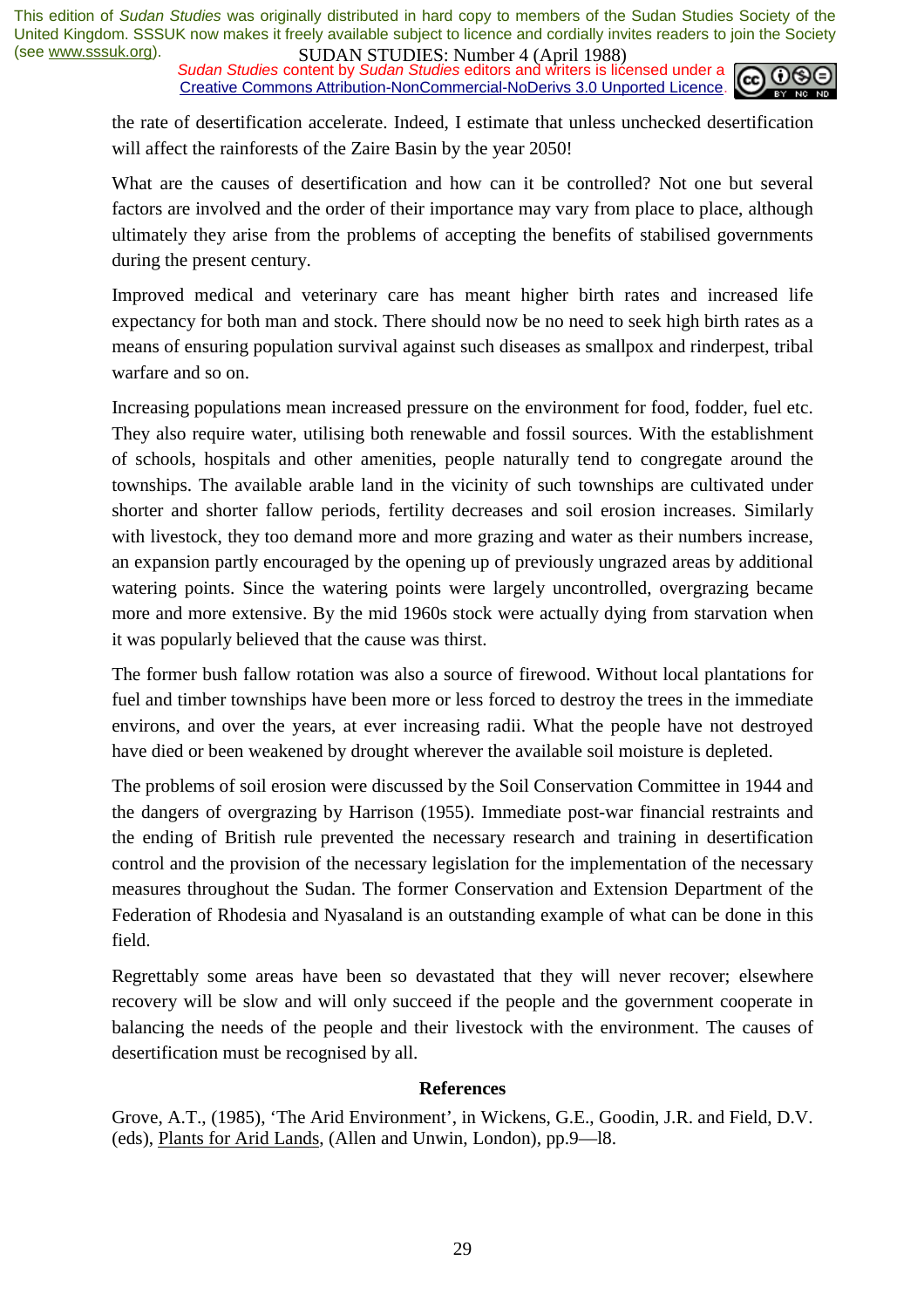**SUDAN STUDIES:** NUTTURE 4 (April 1700)<br>*Sudan Studies* content by *Sudan Studies* editors and writers is licensed under a Creative Commons Attribution-NonCommercial-NoDerivs 3.0 Unported Licence.



Harrison, M.N., (1955), Report on a grazing survey of the Sudan, Department of Animal Productiom, Khartoum. (mimeo).

Hulme, M., (1987), 'Sudan Meteorological Office: Salford Branch', Sudan Studies, 1, pp.10—11.

Soil Conservation Committee, (1944), Soil Conservation Report, Sudan Government, Khartoum.

Dr Wickens has just retired from the Economic and Conservation Section of the Royal Botanic Gardens, Kew.

## **PUBLICATIONS OF THE SUDAN STUDIES ASSOCIATION**

Publications in association with the Office of the Sudan Cultural Counsellor, USA.

- 1. Muhammed al Mahdi Majdib, Birth. In Arabic with English translation by C. Doria and Salma al Juyyusi. 1976. 24pp. \$3.00.
- 2. Mansour Khalid, The Socio-Cultural Determinants of Arab Diplomacy. 1976, \$1.50
- 3. Francis M Deng, The Dinka Songs. In Arabic with English translation. 1977, 14pp. \$1.50.
- 4. Kojo Fusu, Magdoub Rabbah and 'The Solar Engraving'. 1977, \$3.00.
- 5. Osman Hassan Ahmed (ed), A Short Anthology of Sudanese Literature: Selections from Sudanese Literature. 1979, 52pp. \$5.00.
- 6. Osman Hassan Ahmed (ed), Sixteen Sudanese Short Stories. 1981, 88pp, \$5.00.
- 7. Osman Hassan Ahmed (ed), A Bibliography of Documentary and Education Films on the Sudan. 1982, 140pp. \$5.00.
- 8. El Tayib Salih, Tayib Salih Speaks (Four interviews with the novelist). Translated and edited with an introduction by Constance Berkley and Osman Hassan Ahmed. 1982, 68pp. \$5.00.
- 9. Osman Hassan Ahmed (ed), Sudan and Sudanese: A Bibliography of American and Canadian Dissertations and Theses on the Sudan. 1982, 168pp. \$5.00.
- 10. Osman Hassan Ahmed and Constance Berkley (eds), Anthology of Modern Sudanese Poetry. 1982, 148pp. \$5.00.
- 11. Ali Al-Mak, A City of Dust (Medinatun min Turab). Translated by Al-Fatih Mahjoub, edited with an introduction by Constance Berkley. 1982, 164pp. \$5.00.
- 12. Dr Aheed El Amin El Beshir (ed), The Democratic Republic of the Sudan in American Sources. 1983, 70pp. \$5.00.

Other Publications.

- 1. Mahgoub El-Bedawi and David Sconyers (eds), Sudan Studies Association: Selected Conference Papers, l982-84: Vol1, Social Sciences and Liberal Arts. 1985, 169pp. \$7.50.
- 2. Carolyn Fluehr-Lobban and Richard A Lobban (eds), The Sudan: 25 Years of Independence. Special Commemorative Issue of Africa Today, Vol 28, No.2, 1981, 128pp. \$2.50.
- 3. SSA Newsletters, back issues (except Vol 1, 1), available at \$2.00 each.

Available from the SUDAN STUDIES ASSOCIATION, c/o Dr James Hodson, Executive Secretary, Morgan State University, BALTIMORE, Maryland, 21239, USA. (10% discount on 5 or more orders - 15% discount on 10 or more orders).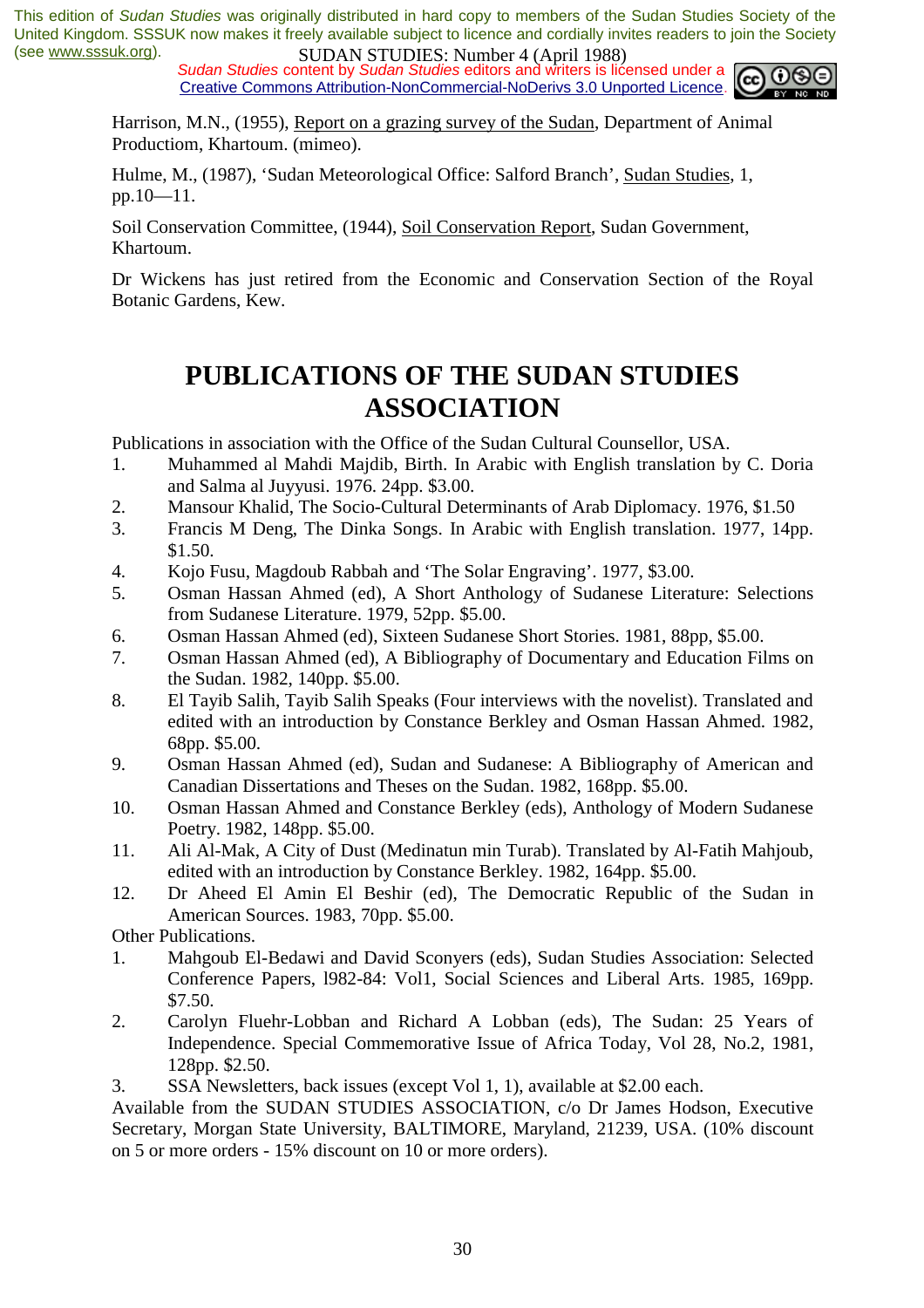*Sudan Studies* content by *Sudan Studies* editors and writers is licensed under a Creative Commons Attribution-NonCommercial-NoDerivs 3.0 Unported Licence.



## **WOOD ENERGY ECONOMICS AND MECHANISED FARMING**

*Tony Trilsbach reviews: SUDAN: THE ECONOMICS OF WOOD ENERGY PRODUCTION ON MECANISED FARMS, by Derek E. Earl, Sudan Renewable Energy Project report No.8, Energy Research Council and USAID (1985), 116pp.* 

This is the eighth report in a series produced for the Sudan Renewable Energy Project (SREP). It considers the current problems of rapid woodland destruction in Eastern and Central Sudan, where much of the wood is effectively lost for economic and energy purposes, merely as a consequence of trying to clear land for a fast expansion of mechanised food production. The report makes a number of suggestions as to how the clearance can be managed more efficiently, in particular discussing how the wood can be used for charcoal energy production and for environmental conservation. There is also comment that, during the emergency conditions of early 1985, efficient land husbandry helped to provide wood for a vast number of the refugees who had arrived from Ethiopia.

Much of the report focuses on 'practical' ways of dealing with an integrated land use programme, including consideration of factors such as the need for full land clearance prior to the cultivation season, problems of securing credit in advance, transportation bottlenecks and (in)efficiencies, and the effects of increased charcoal production on the energy economy as a whole.

It is clear that the report is successful in raising a number of issues and in putting forward proposals, but it does leave a number of questions unanswered. In particular, there is a notable lack of consideration about people. Much of the report concerns economics and environmental factors and, important as these are, one feels that situations are considered to be too ideal. There is insufficient consideration of 'apparently' irrational behaviour on the part of labourers and others who may feel they have rights of access to the lands discussed. There are comments about charging taxes for inefficient land use practices, but who would be responsible for policing and law enforcement? How should projects be planned when there is a high turnover of administrative staff, both within the projects themselves and at government/civil service level? Also, how useful are the costings factors when inflation is very high?

The fact that the report was completed, written and distributed in less than four months probably explains why many of the social issues were not fully addressed (if at all), but they could have been listed as factors for further consideration. However, it is easy to be too critical and, considering the speed at which the study was done, it does raise many interesting questions and makes a number of suggestions which may very well prove to be fruitful.

*A limited number of copies of this report are available from Derek Earl. For details, please write to the SSSUK Secretary.* 

*In addition to being the SSSUK Secretary and Editor of SUDAN STUDIES, Dr Tony Trilsbach is Temporary Lecturer in Geography at the University of Durham.*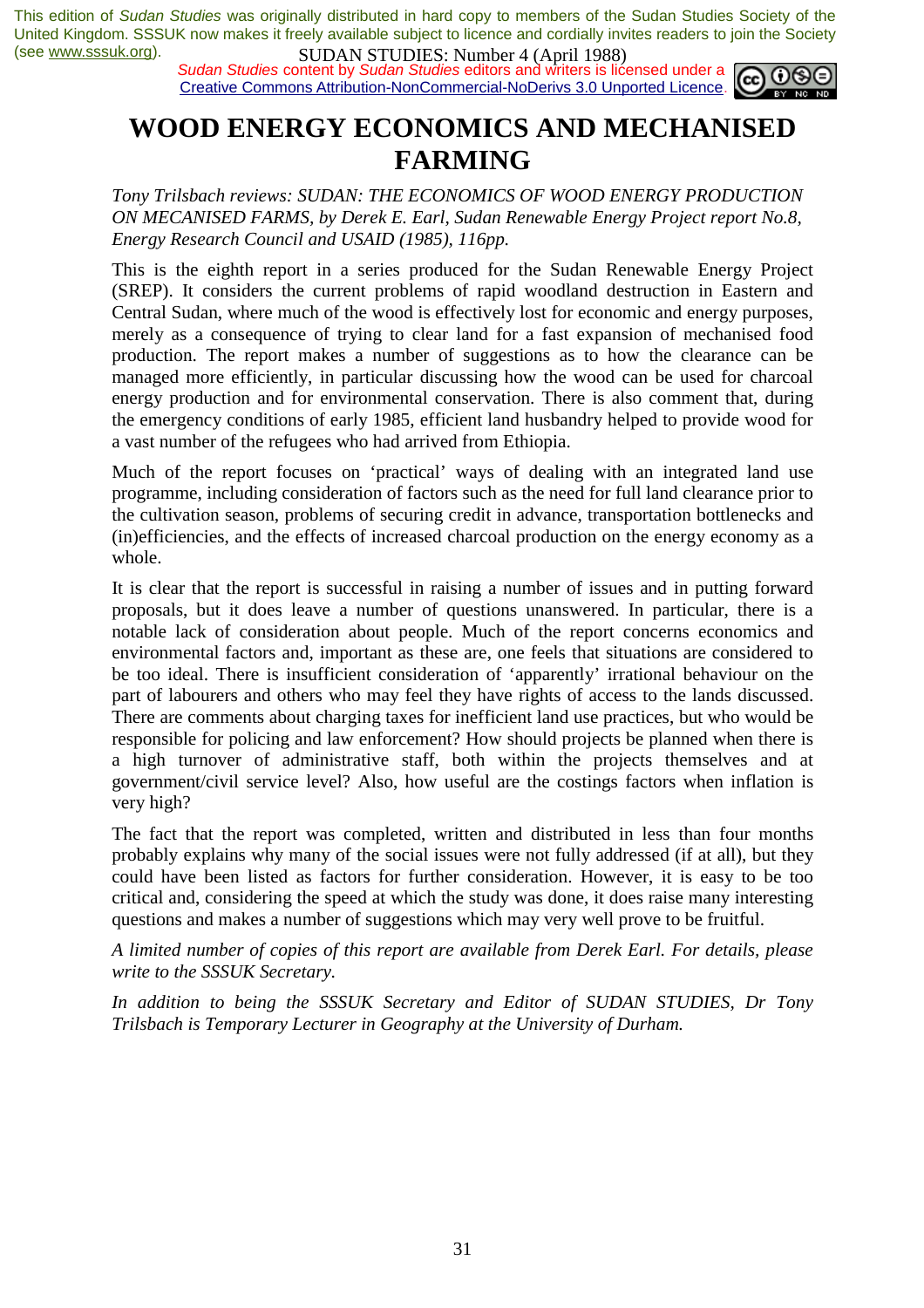**SUDAN STUDIES:** NUTTER FOR THE 17001<br>*Sudan Studies* content by *Sudan Studies* editors and writers is licensed under a Creative Commons Attribution-NonCommercial-NoDerivs 3.0 Unported Licence.



# **NATIONALISM AND FACTIONAL CONFLICT**

*James Chiriyankandath reviews: FACTIONAL CONFLICT IN THE SUDANESE NATIONALIST MOVEMENT 1918-1948, by Afaf Abdel Majid Abu Hassabu, University of Khartoum Graduate College Publications No.12, Ithaca Press (1985), 3 appendices (including biographical notes), no index, 179pp. ISBN: 0-086372-050-1.* 

This monograph, a 1980 University of Khartoum Ph.D. thesis, makes a valuable contribution to our knowledge about the evolution of modern Sudanese politics under the Condominium. Though it is based primarily upon the archive collections in the National Records Office, Khartoum, and the Public Records Office, London, Afaf Abu Hassabu has also made intelligent use of diaries, autobiographies and other published Arabic sources. Some of these, like Khidir Hamad's Mozakkarat Khidir Hamad: Al-Haraka al-Watanivva al-Sudaniyya, al-Istiqlal wa ma Ba'dahu (Sharjah, 1980) and Ismail al-Azhari's diary (published in the Al-Ayam newspaper in June 1957), have not previously been utilised, at least not by scholars working in English. This, and the information she has gleaned from interviews with prominent participants in the nascent nationalist movement, enables Abu-Hassabu to add to what her predecessors in this field, Moddathir Abdel Rahim, Mohamed Omer Beshir, Gabriel Warburg and Peter Woodward, have already written. As the daughter of a veteran Unionist Party politician of the post-independence era, she was close to some of the personalities involved in the events she discusses yet manages to maintain a dispassionately objective tone which commands respect.

The study provides an interesting contrast to two more ambitious recently published works that cover the same period - Martin Daly's Empire on the Nile (reviewed in Sudan Studies 2), and Tim Niblock's Class and Power in Sudan: The dynamics of Sudanese Politics. 1898-1985 (reviewed opposite).

The focus of Abu-Hassabu's treatment will be particularly welcomed by those inclined to criticise Daly for the insufficient attention he pays to the Sudanese response to colonialism. However, while she brings forward much important detail about the developing politics of the new Western—educated townspeople in the 1920. and 1930s, her analysis would have benefited from both greater rigour and, paradoxically, a broader scope. Dismissing class analysis as unsuitable for application in the African context, she nevertheless retains the concept of an elite. However, this elite is never properly placed in context and its character and function within Sudanese society is inadequately explored.

Consequently, when, as in the case of the 1924 mutiny, groups on the periphery of the elite are involved, the question of how the different social forces interacted cannot be addressed. (The mutineers included many non-Arab soldiers from southern and western Sudan.)

To overcome this methodological problem, Abu Hassabu could have pursued an approach similar to Niblock's. He adopts a modified form of socio-economic class analysis which allows him to make better use of some of her material in his chapter on Sudanese nationalism.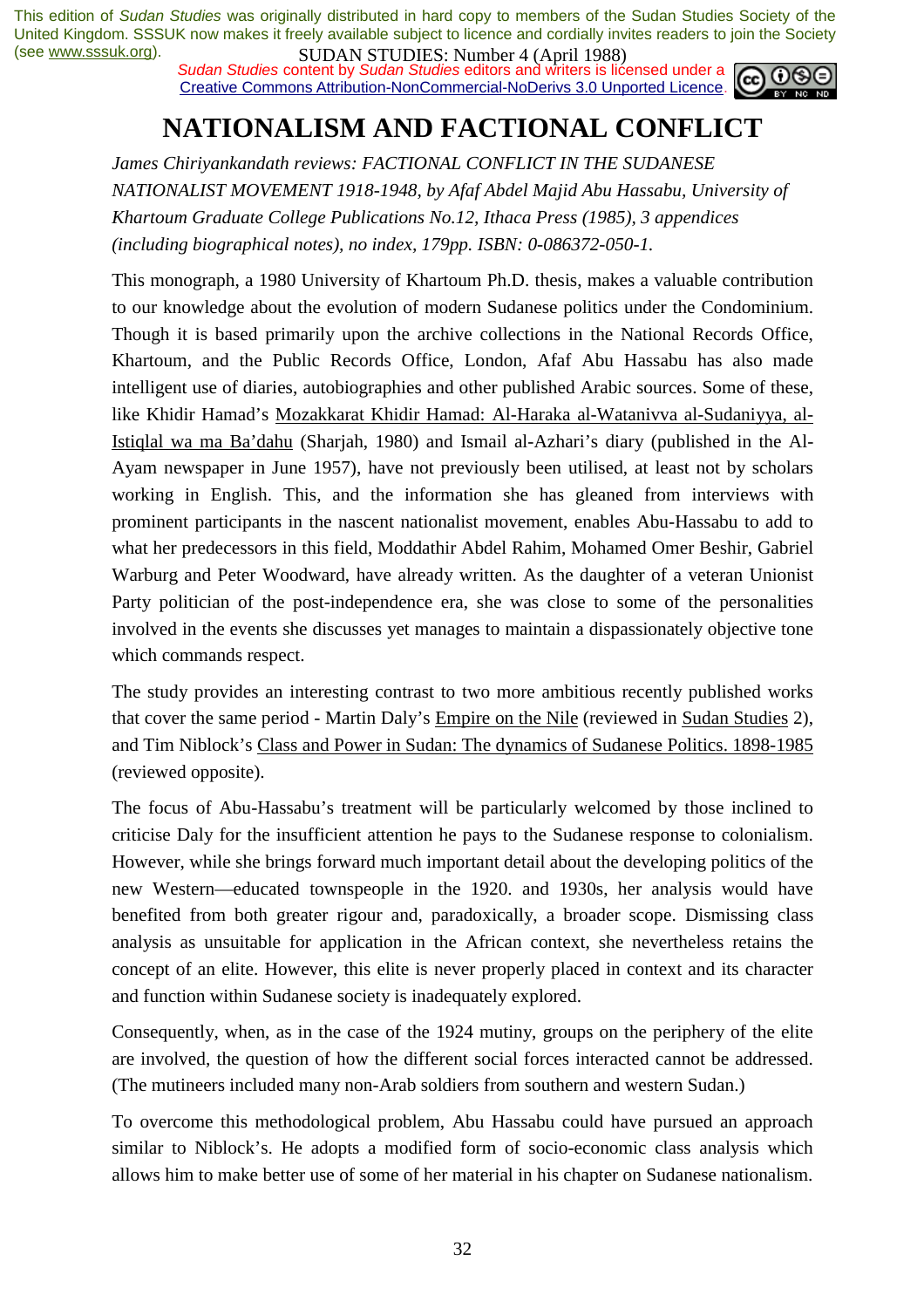**SUDAN STUDIES:** NUTTER (APIT 1700)<br>*Sudan Studies* content by *Sudan Studies* editors and writers is licensed under a Creative Commons Attribution-NonCommercial-NoDerivs 3.0 Unported Licence.



Abu Hassabus research leads her to conclude that factionalism in Sudanese politics is, in part, a colonial heritage since,

> *'instead of eliminating them, the Sudan Government strengthened elements of factionalism and even created new ones' (p.155)*

It is a judgement that serves to remind us that the ethnic, regional and sectarian problems that bedevil Sudan today are not just of the Sudanese' own making.

## **CLASS AND POWER IN SUDAN**

Martin Daly reviews: CLASS AND POWER IN THE SUDAN: THE DYNAMICS OF SUDANESE POLITICS, by Tim Niblock, MacMillan Press, Basingstoke (1987).

There has long been a need for an economic history of the Condominium, and there is surely scope now for a political history of the Sudanese Republic. While Tim Niblock's Class and Power in Sudan is neither, it provides much useful information on both periods and subjects.

About two-thirds of the book (chapters 1-5) concerns the Condominium. Chapters 1 and 2 survey the development of the Sudan's economy up to 1956, and chapter 3 identifies and analyses social groups. Chapters 4 and S concern social and political movements and the drive for independence. On the political and administrative side there is little new here (although chapter 4 is entitled "Social Movements, Regional Movements and Administrative Organisation, 1898-1956", the section on "the administrative system" occupies less than a page), but the economic gloss is a welcome interpretation, and the tables will be useful.

Chapters 6 and 7 deal with post-independence politics. Chapter 7 especially, on the Nimieri regime, will be of interest as one of the first detailed studies of the period. Curiously, however, there is very little on the economic development of the republic.

The book will be useful as a source for economic and political statistics. There is no bibliography. The copious notes might have been reduced, full details are frequently repeated, not always consistently (one University of Khartoum thesis is given two variant titles, authors, dates, and even degrees), and there is a tendency to cite unpublished theses rather than their eventual published versions. In other cases, citations are incomplete, and number 58 in the text for chapter 1 finds no corresponding entry in the Notes. The previously unpublished information tabulated on pp.61-81 should surely have been relegated to an appendix. More importantly for a book that is bound to be cited in further political and economic studies, reliance on secondary sources for some statistics lengthens unnecessarily the historiographical paper-trail.

*Dr M W Daly is Assistant Professor of History at Memphis State University (Tennessee).*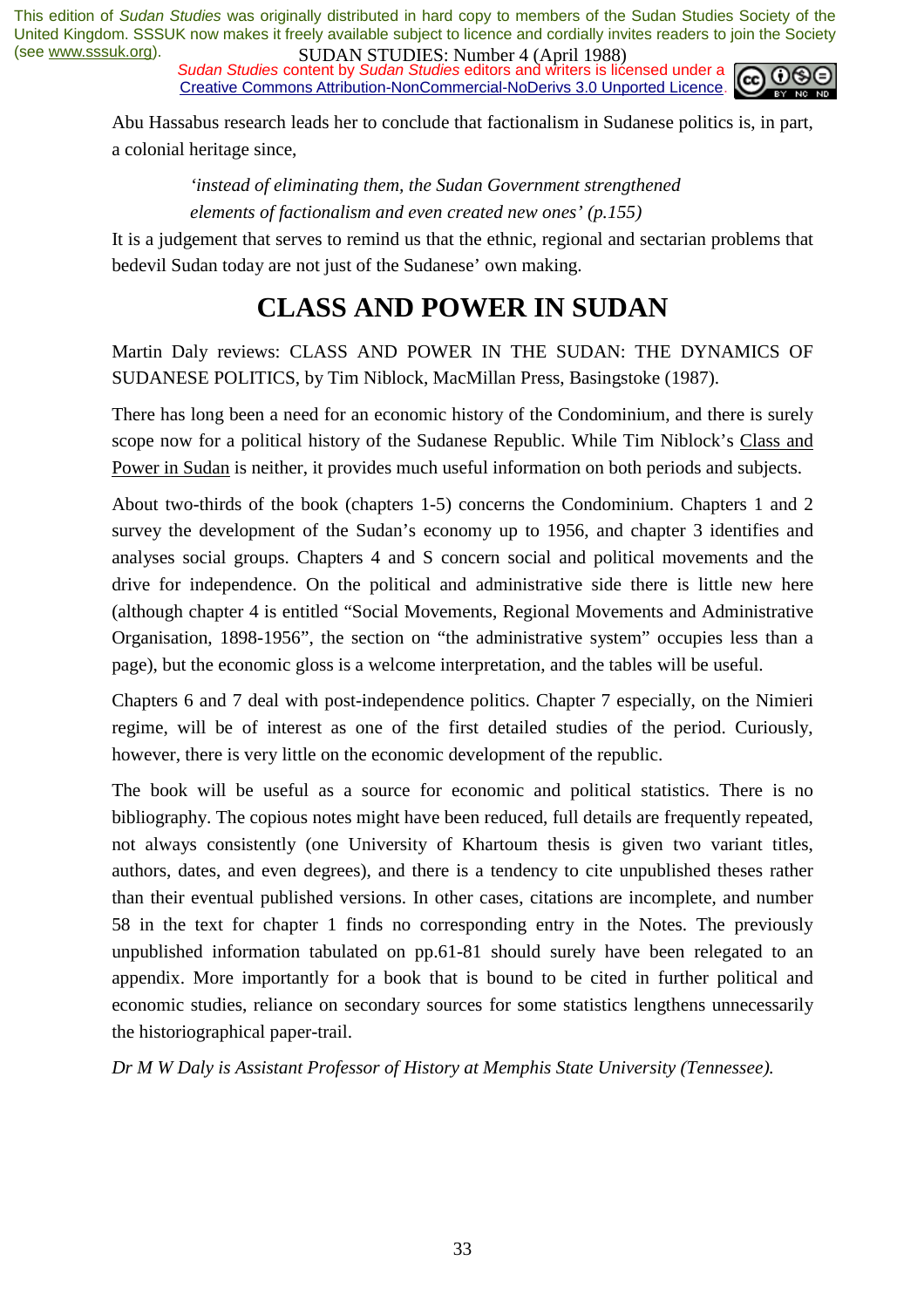**SUDAN STUDIES.** Number 4 (April 1700)<br>*Sudan Studies* content by *Sudan Studies* editors and writers is licensed under a Creative Commons Attribution-NonCommercial-NoDerivs 3.0 Unported Licence.



### **RECENT PUBLICATIONS**

Andersen, T. (1984), 'Aspect and Word Order in Moru', Journal of African Languages and Linguistics, Vol.6, pp.19-34.

Andersen, T. (1986), 'Verbal Inflexion in Moru', Afrika und Übersee, Vol.69, pp.19-43.

Andersen, T. (1986), 'Tone Splitting and Vowel Quality: Evidence from Lugbara', Studies in African Linguistics, Vol.17, pp.55-68.

Andersen, T. (1986), 'The Phonemic *System* of Madi', Afrika und Übersee, Vol.69, pp.193- 207.

Andersen, T. and Goyvaerts, D.L. (1986), 'Reflexivity and Logophoricity in Moru-Madi', Folia Linguistica, Vol.20, pp.297-318.

Andersen, T. (1987), 'The Phonemic System of Agar Dinka', Journal of African Languages and Linguistics, Vol.9, pp.1-27.

Assefa, H. (1987?), Mediation of Civil Wars: Approaches and Strategies: The Sudan Conflict, (Westview Press, Colorado).

Beshir, M.E. (1985), The Jonglei Canal and the Upper Nile Swamps, (Central Region Press, Wad Medani), 173pp.

Bush, R. (1988), 'Hunger in Sudan: The Case of Darfur', African Affairs, Vol.87, pp.5-23.

Delmet, C. (1986), 'Le Systeme Traditionnel d'Irrigation Chez les Arabes Ga'aliyin Taragma (Soudan)', Techniques et Culture, Vol.8, pp.69-109.

El Moghraby, A.I., Ali, O.M.M. and El Seed, M.T. (1987), 'Desertification in Western Sudan and Strategies for Rehabilitation', Environmental Conservation, Vol.14, pp.227-31.

Fluehr-Lobban, C. (1987), Islamic Law and Society in the Sudan, (Frank Cass), 320pp.

Gordon, C.N. (1985), 'The Islamic Legal Revolution: The Case of Sudan', The International Lawyer, Vol.19, pp.793-815.

Gordon, C.N. (1986), 'The Legal Regime of Public Finance in the Sudan: The Legacy of Nimeiri', Journal of African Law, Vol.30, pp. 20-50

Gordon, C.N. (1986), 'Recent Developments in the Land Law of the Sudan: A Legislative Analysis', Journal of African Law, Vol.30, pp.143—74.

Harrow, K.W. (1987), 'The Power and the Word: l'Aventure Ambigué and The Wedding of Zein', African Studies Review, Vol.30, pp.63—77.

Hulme, M. (1987), 'Rainfall in Central Sudan: an Asset or a Liability?', Geoforum, Vol.18, pp.321-31.

Hulme, M. (1987), An Annotated Bibliography of the Climate of the Sudan, Cambridge African Occasional Papers No.5, (African Studies Centre, Cambridge), 56pp.

Leinhardt, G. (1987), Divinity and Experience: The Religion of the Dinka, (Oxford University Press).

Lesch, A.M. (1987), 'A View from Khartoum', Foreign Affairs, Vol.65, pp.807-26.

Osman, D.S.E.L. (1987?), 'The Legal Status of Muslim Women in the Sudan', Journal of Eastern African Research and Development, Vol.15.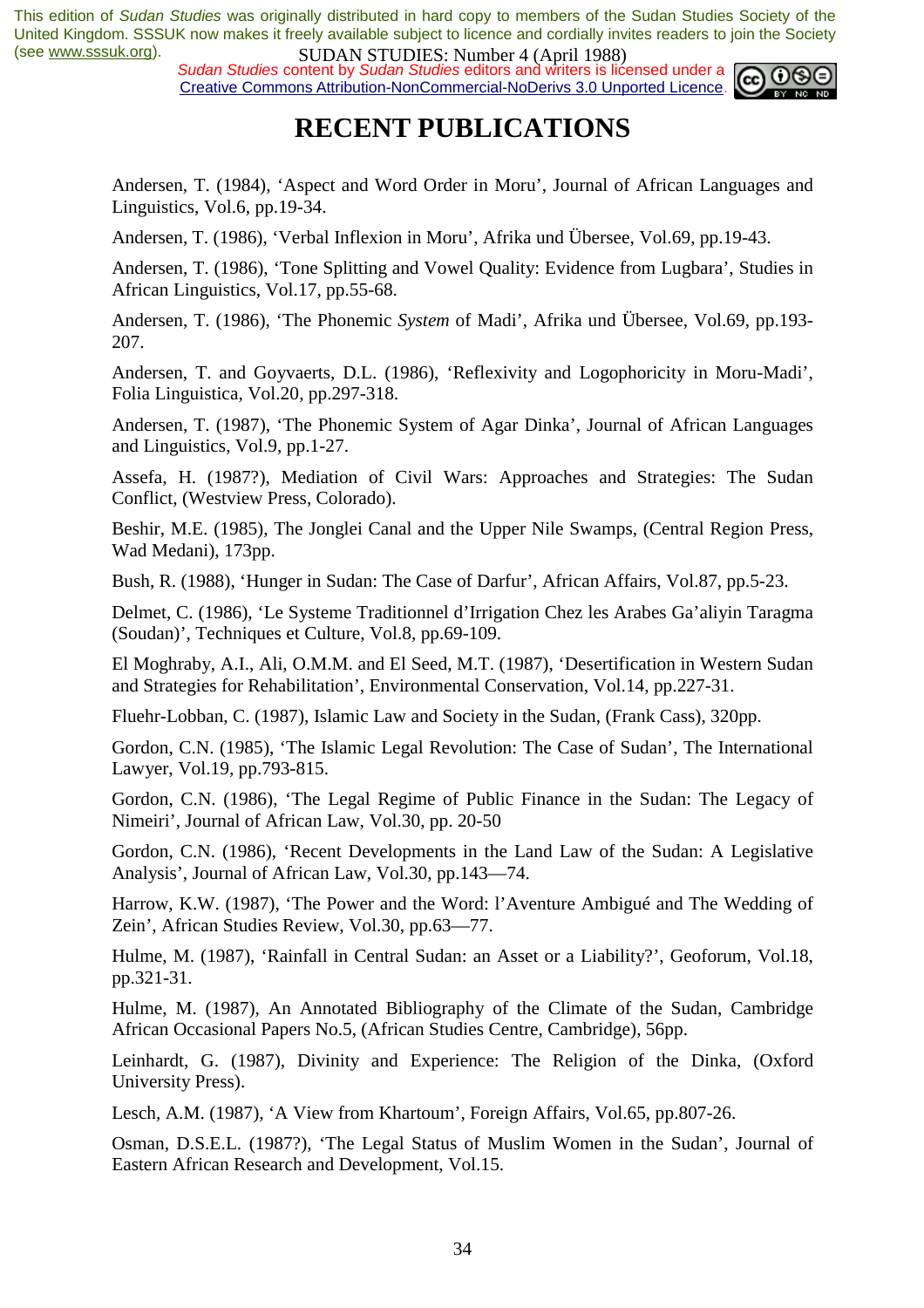**SUDAN STUDIES**: **NUTRE 4 (APM 1700)**<br>*Sudan Studies* content by *Sudan Studies* editors and writers is licensed under a Creative Commons Attribution-NonCommercial-NoDerivs 3.0 Unported Licence.



Palmer, M. et al. (1987), 'Bureaucratic Rigidity and Economic Development in the Middle East: A Study of Egypt, The Sudan and Saudi Arabia', International Review of Administrative Sciences, Vol.53, pp.241-57.

Saleem, S.T. (1987), 'On the Determination of Interest Rates in Rural Credit Markets: A Case Study from the Sudan', Cambridge Journal of Economics, Vol.11, pp.165-72.

Tully, D. (1987), Culture and Context in Sudan: The Process of Market Incorporation in Dar Masalit, (State University or New York Press).

UNICEF (1987?), 'The Baroness Ewart-Biggs Visits your UNICEF Projects in Sudan', UNICEF UK Update, Vol.1 (1), pp.1-4.

### **CONTRIBUTIONS TO SUDAN STUDIES**

All members of SSSUK are invited to contribute to SUDAN STUDIES. The Editor is always pleased to receive short articles (c.350-500 words) on any subject related to the Sudan and its affairs. Original factual, research or philosophical articles can be accepted to a length of c.1500 words (longer by negotiation with the editor). Requests for specific information can also be included in the CAN YOU HELP' section.

Please note that the Editor is looking for members to contribute to regular features, such as DATA SOURCES IN THE UK, RESEARCH PROFILE, SUDAN MEMOIRS and TEACHERS IN SUDAN. Volunteers to write BOOK REVIEWS and design the CROSSWORD are also wanted. Please inform the Editor of Sudan publications noted in any discipline for inclusion in the regular list of references.

If members have any ideas about SUDAN STUDIES, for example with respect to format, length, new features and so on, please write to the Editor indicating whether or not you would wish your letter to be published (possibly in summary form).

All contributions to the newsletter should be typed or written in legible handwriting and sent to the Editor at the following address:

Dr A Trilubach (Secretary and Editor)

Sudan Studies Society of the United Kingdom

c/a Department of Geography

University of Durham

Science Laboratories

South Road

DURHAUI CITY

DH1 3LE

UK